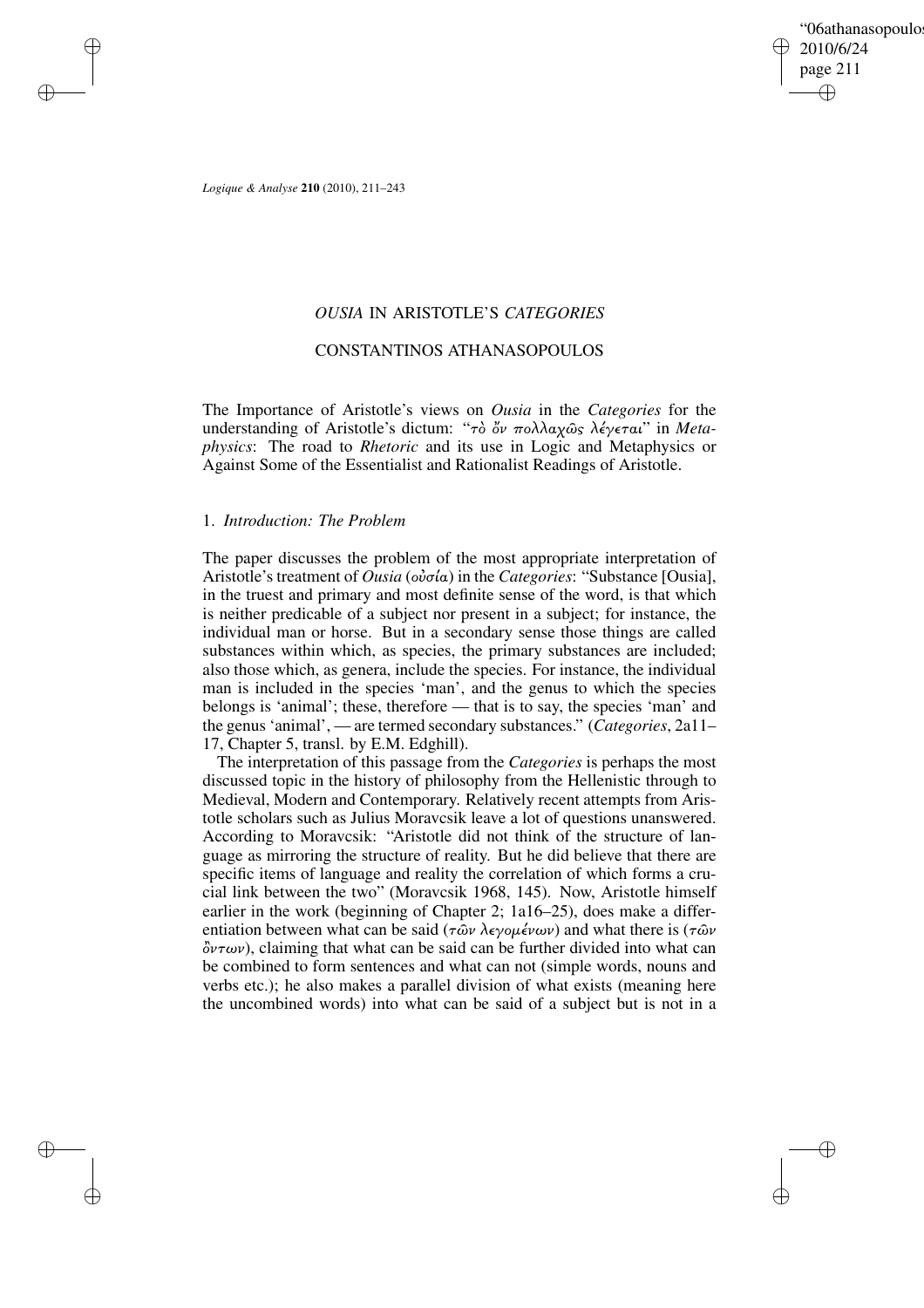'06athanasopoulo 2010/6/24 page 212 ✐ ✐

✐

✐

## 212 CONSTANTINOS ATHANASOPOULOS

subject ('man' does not exist in a particular man) and what we can say exists in a subject but can not be said of a subject ('knowledge'). But can one propose a theory, such as the one proposed by Moravcsik above, out of such a differentiation? In addition, both the attempt to formulate a theory about the structure of language that can mirror the structure of reality and the attempt to correlate the two structures (even in the limited sense that Moravcsik proposes) cannot answer the question of why Aristotle makes *Ousia* "neither predicable of a subject nor present in a subject": If we were to accept Moravcsik's claim we would have to find some kind of a structure in the linguistic or logical subject (otherwise how could any sort of correlation be possible?) and this would be going against Aristotle's view on *ousia*, which in the *truest* and *primary* sense cannot be present *in a subject*, nor can it be predicated *of a subject*. Any attempts to incorporate some kind of developmental theory in the interpretation of the relevant passages and to indicate that the theory contained in *Categories* and *On Interpretation* is not a fully worked out metaphysical theory and that this fully worked out version exists in *Metaphysics* is also doomed to failure: Werner Jaeger's hypothesis that Aristotle moved from Platonism (in the early works) to Empiricism (in the later) has been the foundation for contradictory conclusions about the place of the *Categories* in Aristotle's logical and metaphysical development: *Categories* comes either before (and so is lacking in systematicity regarding the description of being) or after the *Metaphysics* (and so it is a complete refutation of Platonism) and (depending which side you favour) has been seen as either an immature version of *Metaphysics* or a more worked out version of it (Guthrie 1981, Vol. VI, 138, footn. 1, 2 and 139, footn. 1; see also Moravcsik 1967; Dancy 1975; Loux 1991; Lewis 1991; Graham 1987; Furth 1988); there is also a suggestion by Graham that we have two selfsustaining systems in Aristotelian thought based on his development (see Graham 1987).

My proposal isthat the theory contained in the *Categories*is a fully worked out theory of Being, indicating that its description is not and cannot be contained and exhausted in linguistic and logical expressions of it, but can equally well be expressed in the use of poetry and other rhetorical means of speaking about it. This, obviously, will lead to the controversial claim that Aristotle agrees with Plato on this. But I will claim that this is controversial only for an empiricist and analytical interpretation of the relevant Aristotelian passages, an interpretation, which I do not endorse and which I will attempt to prove false.

Before we begin in detail our investigation into the proper interpretation of *ousia* in the *Categories*, we need to say few words about the problem of authenticity of the *Categories* within the Aristotelian corpus. Michael Frede has discussed this problem of authenticity of the *Categories* in detail (Frede 1983, 1987; see also the relevant discussion in Anton 1996, pp. 175–202).

✐

✐

✐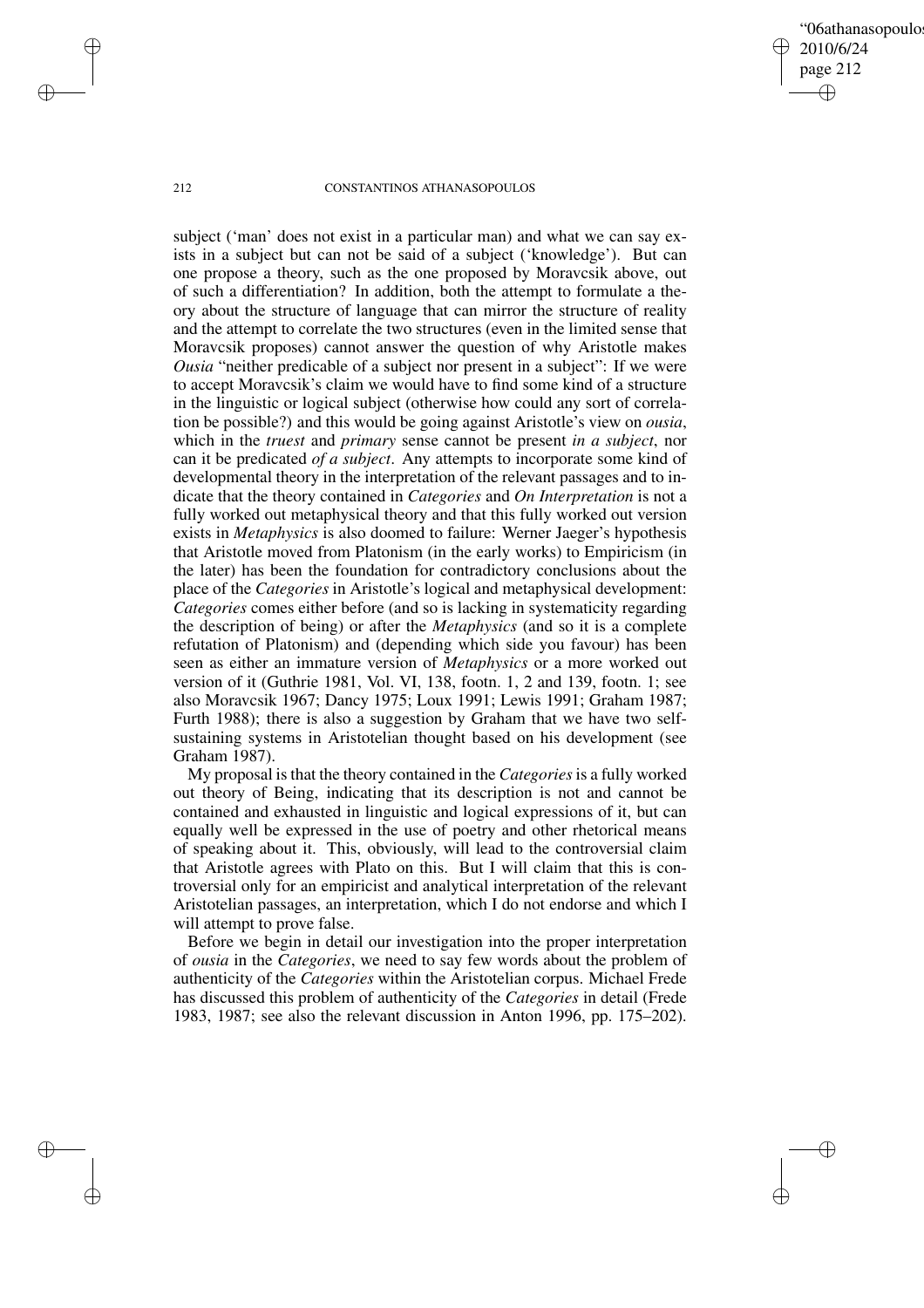2010/6/24 page 213 ✐ ✐

✐

✐

'06athanasopoulo

His conclusion is that the work is Aristotle's and that the various interpretations according to which the work is not Aristotle's but belongs most probably to a student of his are ill-conceived. I shall not enter into a detailed discussion of his argument. Let me just point out to his claim that the apparent differentiation of the two parts of the work (the *Preadicamenta* and the *Postpreadicamenta*) is not a sufficient ground for rejection of the work as Aristotle's (nor even the lack of the use of the title in the early discussions of the work). He points out in detail the unity of the work itself and how it fits quite satisfactorily with the rest of Aristotle's logical and metaphysical corpus (the *Topics* and the *Metaphysics*). He also maintains that the majority of his students (Theophrastus included) and the ancient commentators (most notably Porphyry and Simplicius — even though they differ on the specifics of the reconstruction of Aristotle's argument) are of the same opinion.

# 1. *The Commentators' Agenda*

✐

✐

✐

✐

In the tradition of Western Philosophy, there has been no other work with greater significance for the development of Logic, Metaphysics and Epistemology than Aristotle's small treatise on the Categories. According to one of its early commentators (Simplicius) Aristotle's *Categories* is not only an introduction to the study of philosophy and the starting point of all philosophical curricula but a most important discussion of the very first principles of all thought (Simplicius 2002, pp. vii, 1; Chronis 1975, p. 12). This small treatise was commented upon and discussed in detail very early. We can study today surviving commentaries that date as far back as the third century AD, only about six hundred years after the time of Aristotle (384 BC–322 BC). The surviving commentary of Porphyry (c. 233–303 AD), the famous in the Medieval times *Isagoge*, has influenced tremendously the Logic of the West via its translation into Latin by Boethius (in the 6<sup>th</sup> century). But the other early commentators on the *Categories* are not few and far too important to be ignored (Alexander of Aphrodisia, c. 205 AD, Iamblichus,  $3<sup>rd</sup>-4<sup>th</sup>$  c., his student Dexippus, fl. c. 350 AD, Philoponus, fl. c. 500 AD, David of Armenia, fl. c. 550 AD, and the most important commentary of Simplicius, fl. c. 533 AD) (Chronis, ibid, pp. 12–15; Simplicius, ibid, pp. vii–xiv). What makes these commentaries important is that they have formulated a most comprehensive agenda of all the relevant questions that can be asked in relation to the *Categories*. These questions include issues such as the following (Simplicius, ibid, pp. vii–xiv; Chronis, ibid, pp. 11–180):

A. Is the theory contained in the *Categories* a guide for all Aristotelian theory (including his theories in politics, ethics, poetry and rhetoric)?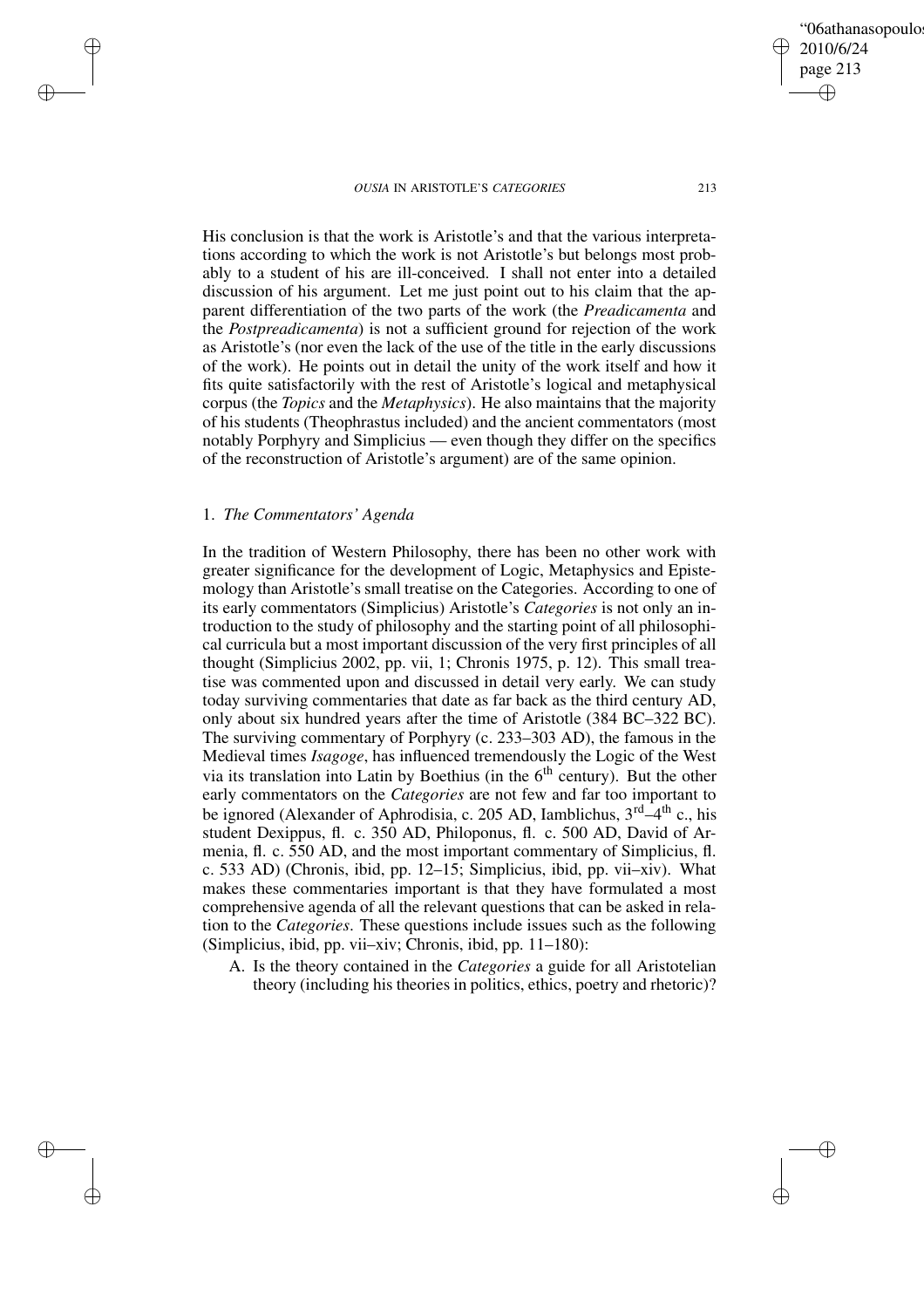# '06athanasopoulo 2010/6/24 page 214 ✐ ✐

✐

✐

#### 214 CONSTANTINOS ATHANASOPOULOS

- B. More specifically, is the theory contained in the *Categories* related only to Aristotle's views on Logic and Language or it does express Aristotle's views on Metaphysics and Epistemology as well?
- C. Is the theory contained in the *Categories* a nominalist theory about the categories or a realist theory about them?
- D. Are the categories related to a theory of accidents?
- E. Can all the Aristotelian categories be defined in the same way and what is the correct interpretation and definition of an Aristotelian category?
- F. How many (in number) categories did Aristotle accept?
- G. How many divisions (in terms of qualitative and quantitative properties) in the categories did Aristotle accept (e.g., there are two main categories of categories or three or four?)
- H. What is the relation of the categories to *ousia*?
- I. Can we consider the treatment of *ousia* in the *Categories* in a nominalist or a realist way?
- J. How many categories of *ousiae* did Aristotle accept in the *Categories*?
- K. How do particular existences ( $\tau \delta \delta \epsilon \tau \iota$ ) fit in the scheme of the categories and what is their relation to a genus or a species or to *ousia*?
- L. Can the existence of a genus be regarded in a nominalist or realist way? (The discussion here that is relevant is the discussion of  $\kappa \alpha \theta$ ' όλου and  $\kappa \alpha \theta$ ' έκαστον έπί μέρους that dominated discussions in Logic and Metaphysics in the middle and later periods of Medieval Philosophy).
- M. What is the role of the *differentiae* in Aristotle's scheme of the categories? (The differences here that are commonly discussed are those between a genus and another genus and the difference between a genus and a species).
- N. How is matter ( $\partial \lambda \eta$ ) related to the categories?
- O. What is the correct interpretation of Aristotle's position on the relation of the categories to the subject ( $\hat{v}$ ποκείμενον) that has them?

Now, what is I think common to all the above questions is a pre-occupation with the issue of what is *ousia* in Aristotle's *Categories* and how best to describe and characterise it. This key issue in the interpretation of the *Categories* is the main focus of my work here.

Of course my emphasis on the role of *ousia* is opposed to some quite influential interpretational approaches to Aristotle's work (I shall leave out of discussion the issue of the authenticity of Categories; see on this Frede 1987, 24–28). For example, G.E.R. Lloyd has claimed that Aristotle's treatment of *ousia* leads us to far too many ambiguities and unclarities to make

✐

✐

✐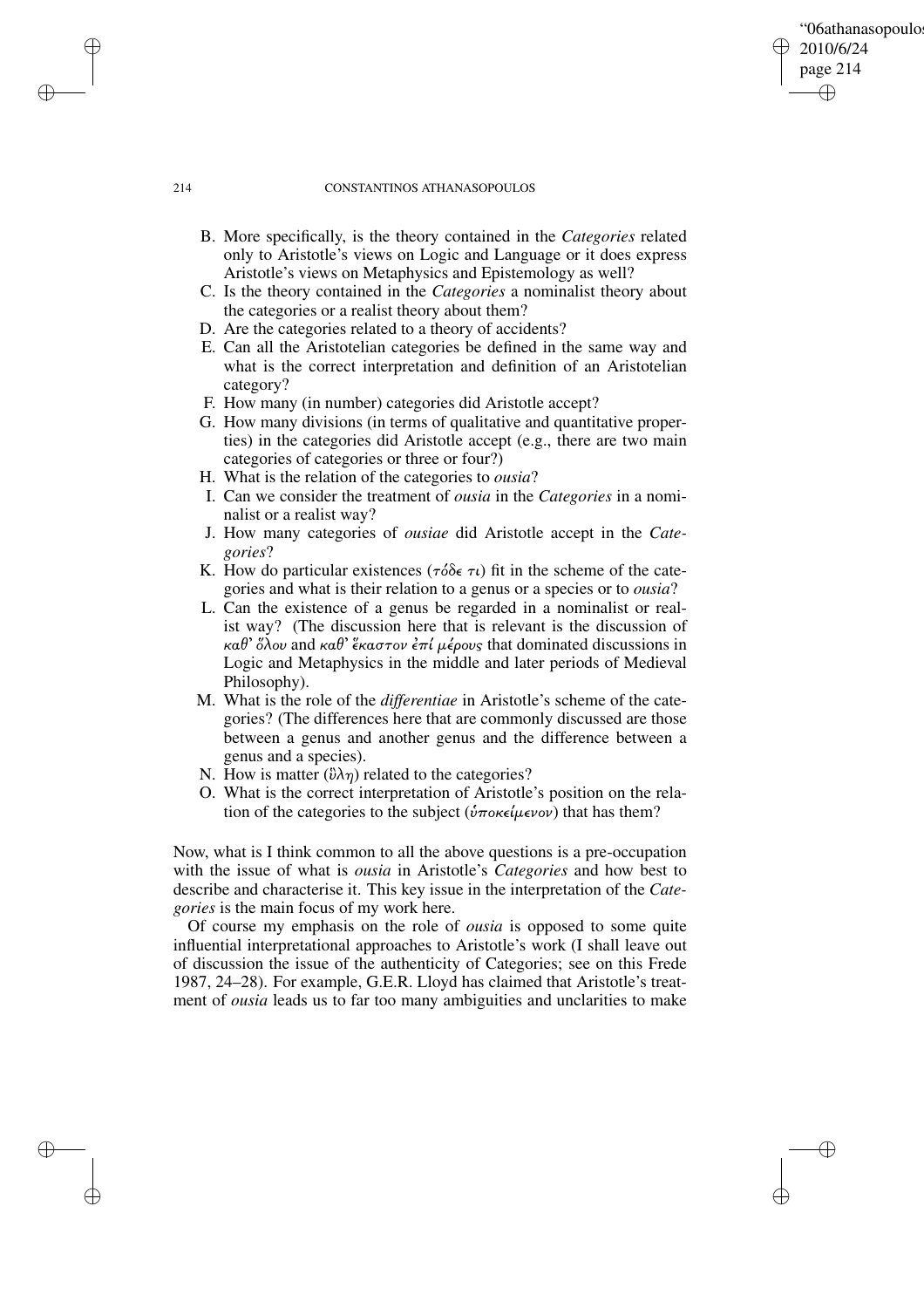✐

✐

✐

✐

2010/6/24 page 215 ✐ ✐

✐

✐

'06athanasopoulo

us ascertain the true value and indeed the point of Aristotle's discussion of it (Lloyd 1968, 132; Chronis 1975, 109). In a similar line of interpretation to Lloyd's, Suzanne Mansion claims that *ousia* does not have a definite meaning in the Aristotelian corpus, the discussion of *ousia* in the *Categories* can be discarded as theoretically insignificant, and far too often the meaning of *ousia* found in the *Categories* contradicts the one found in the *Metaphysics* (Mansion 1946, 351–369; Mansion 1949, 1097; Chronis, ibid, 111, 139). My interpretational approach is radically opposed to Lloyd's and Mansion's. I see Aristotle's treatment of *ousia* as of key importance in comprehending the Aristotelian corpus in a systematic way and I see Lloyd's and Mansion's interpretations as relying too much on the Latin, the English and the French translations of  $\omega \sigma \alpha$  as essence (essentia) and/or substance (substantia). But more on this, later.

In what follows, I shall discuss Aristotle's theory about *ousia*, as found in the *Categories*, and try to associate it with some of the key passages in the rest of the Aristotelian corpus, mainly the *Metaphysics*, the *Poetics* and the *Rhetoric*, giving in this way an indirect answer to most of the questions in the above agenda. I shall close my discussion by disentangling what I take the correct interpretation of Aristotle's treatment of *ousia* to be from some contemporary approaches and interpretations, which, even though they purport to be Aristotelian in character, in reality are quite foreign to Aristotle's view on *ousia*.

# 2. *Aristotle's theory of* Ousia *as found in the* Categories

The first time we see a direct reference to the word *ousia* in the *Categories* is at the start of Chapter 5 (2a11). Aristotle states that *ousia*, in the primary and most important and true sense (κυριότατα τε καί πρώτως καί μάλιστα λεγομένη), cannot be asserted of neither found in the subject (μήτε καθ' ύποκειμένου τινός λέγεται μήτε έν ύποκειμένω τινί εστί). What the above statement actually means is that *ousia* cannot be found in the subject nor asserted of the subject, indicating indirectly that Aristotle here and from the start is against making *ousia* a kind of a predicate or an accident (which includes considering it a property in most of contemporary Metaphysics). Now, this is far too strange a way to start talking about *ousia*, especially taking into consideration Aristotle's fascination with giving definitions in a positive sense (i.e., x has so and so defining characteristics or x can be defined thus and so in simple and not further definable terms) and also Aristotle's conviction that someone who knows something in a positive sense has far better knowledge of this thing than someone who only knows it as what it is not (see on this especially *Metaphysics* Γ, 996b14–17; see also *Metaphysics* Z 1030a9– 1032a12; LeBlond 1979). Aristotle however, does not proceed by giving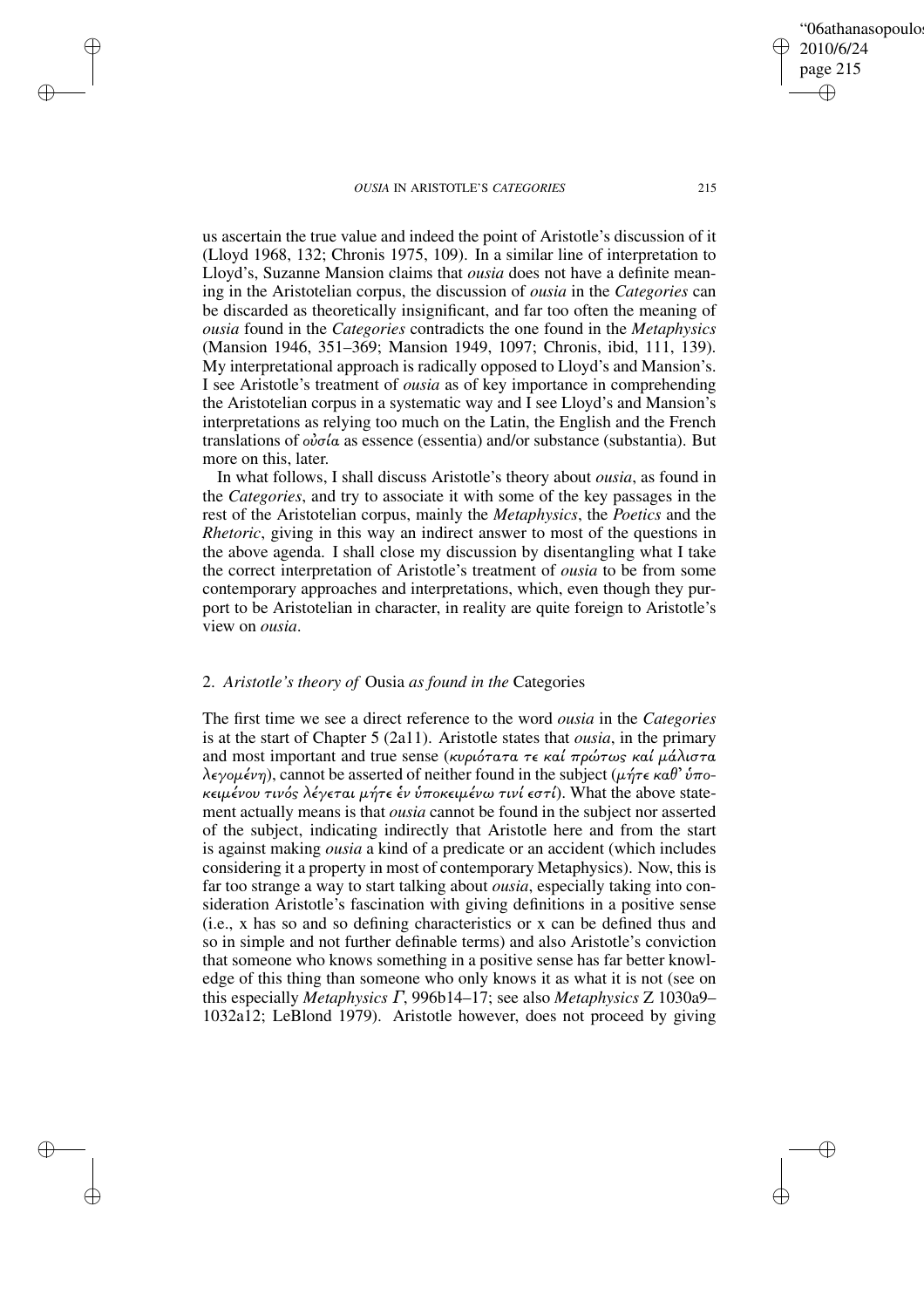'06athanasopoulo 2010/6/24 page 216 ✐ ✐

✐

✐

## 216 CONSTANTINOS ATHANASOPOULOS

a positive definition of *ousia*, but only states what is not (and cannot be) *ousia*. This strange procedure of Aristotle was identified by commentators early on and most notably by Simplicius, who notes that Aristotle in the *Categories* prefers to give only indications and examples —  $\dot{v} \pi$  *o*  $\gamma \rho \alpha \phi \eta \nu$   $\mu$  *o*  $\nu$ καί παραδείγματα — but no proper definitions — δρισμόν οὐκ ἦν ἀποδιδόναι (Simplicius 1907, p. 92, 7–10, as discussed in Chronis, ibid, p. 120). This is not done without purpose, since this indicates that Aristotle did not want to restrict the application of this term, so that he can apply both this term and in general all categories to a variety of scientific disciplines and studies (see on this Chronis, ibid, pp. 50–51). It is characteristic of the way he sees *ousia* that he not only carefully avoids giving a definition of *ousia* in terms of a positive definition or Ðρισµός in the *Categories*, but also in *Metaphysics* (Z13, 1039a19), where he claims that there is no positive definition of *ousia* and only in some (metaphoric) way we can speak of it ( $\tau \rho \acute{o} \pi \sigma \nu \mu \acute{\epsilon} \nu \tau \nu \acute{\alpha}$ σται τρόπον δέ τινά οÙ) and *Posterior Analytics* (B7, 92b26). So, this reference of *ousia* in the *Categories* can be seen as an indication that Aristotle's theory of *ousia* is not and cannot be restricted to only a logical application of it, but extends to both the metaphysics and the rest of the Aristotelian corpus, representing in this way Aristotle's most preferred view on the issue.

In this way, from the start, Aristotle's treatment of *ousia* is an evidence of the systematic relevance of the *Categories* to the rest of the Aristotelian corpus. Aristotle starts by giving a negative characterisation of *ousia*, indicating in my opinion, first the difficulty with which one hasto face something which underlies all logic and metaphysics and all science, and secondly Aristotle's agenda of systematising, transforming and criticising all previous logic and metaphysics.

Aristotle's insistence that *ousia* is neither asserted of nor found in the subject (see here his remark in *Cat. 3a7: κοινόν κατά πάσης οὐσίας τό μή έν* **ύποκειμένω είναι or 'it is a common characteristic of all** *ousia* **that it does** not exist in the subject') further complicates his theory and our approach however, because it leaves us with a question of what else can *ousia* be, if it is not asserted of nor found in the subject. One obvious answer would be to make *ousia* something ideal or unattainable, completely outside of our grasp of the really existent subjects *as existing* in reality and in this way nonexistent. However, this is radically opposed to what Aristotle thinks about *ousia*. Aristotle insists, in *Cat*. 2a34, that, if *ousia* does not exist, then nothing else does, since all categories have their dependence for their existence on *ousia*. So, what exactly are we to make of his claim?

✐

✐

✐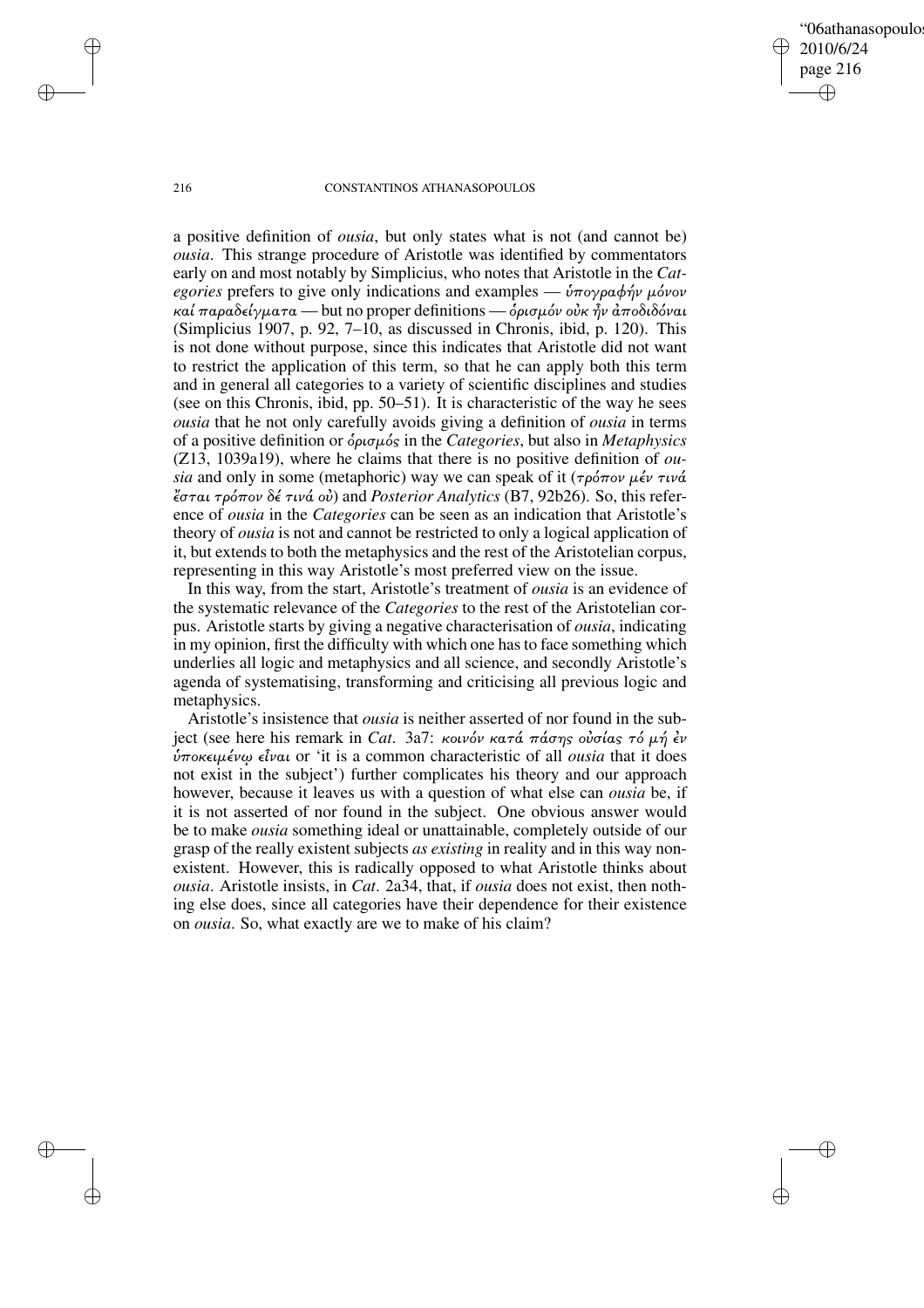# 3. *Difficulties in comprehending Aristotle's theory*

✐

✐

✐

✐

We can see this difficulty for a contemporary comprehension of Aristotle's treatment of *ousia* in its full consequence, if we replace *ousia* with the two most used English translations of it: *essence* and *substance* (see on this Ross, 1963 (1924), p. XCIII; Ackrill 1971 (1963), p. 77). How can one speak of something's essence or substance, if not as asserting of a specific (linguistic or logical) subject that it has this essence or substance? The main characteristic of an essence or a substance, as we use these words in English, forces us to expect that such and such essence or substance belongs to a specific thing and is *its own* defining characteristic or property, making it distinct from other things and providing for it its conditions of identity, persisting through time and change etc.

Such a consideration of *ousia* as essence has led some contemporary commentators on the Logic and Ontology of Aristotle (most notably Susan Stebbing) to claim: 'Modern theories of organic evolution have combined with modern theories of mathematics to destroy the basis of the Aristotelian conception of essence' (Stebbing 1930, p. 433). Dewey on this point also notes: 'In Aristotelian cosmology, ontology and logic [. . .] all quantitative determinations were relegated to the state of accidents, so that apprehension of them had no scientific standing. [...] Observe by contrast the place occupied by measuring in modern knowledge. Is it then credible that the logic of Greek knowledge has relevance to the logic of modern knowledge?' (Dewey 1938, pp. 89–90).

Irving M. Copi, trying to defend Aristotle here, observes that on the one hand Stebbing's claim is ill-conceived, since he (Copi) thinks that the fixity of species is a causal rather than an integral part of the Aristotelian system, and, on the other hand, Dewey is simply wrong in believing that the Aristotelian notion of essence cannot admit of quantitative determination, since, as Copi emphasises, Aristotle in *Metaphysics* allows for essence to have a quantitative determination by admitting ratio as essence (Copi 1968, p. 153). However, Copi's interpretation of *ousia* as essence here (even though far superior in exegetical strength than Stebbing's and Dewey's attempts), leaves still a lot to be desired: Copi, by considering *ousia* as essence believes that the main difference between Locke and Aristotle is that the former (Locke) believed that real essences do not admit change in terms of accidents and are thus unknowable, while the latter (Aristotle) had no distinction between knowable and unknowable essences (Copi, ibid, p. 157), allowing a far too loose (for Copi) causal relation between essence and accidents (Copi, ibid, p. 164). Now, obviously, Copi's identification of *ousia* with essence not only seems invalid, when one considers the beginning of Chapter 5 of *Categories* (with which I started my paper) combined with the relevant passages of *Metaphysics*, but totally misses the point of Aristotle's opening negative

✐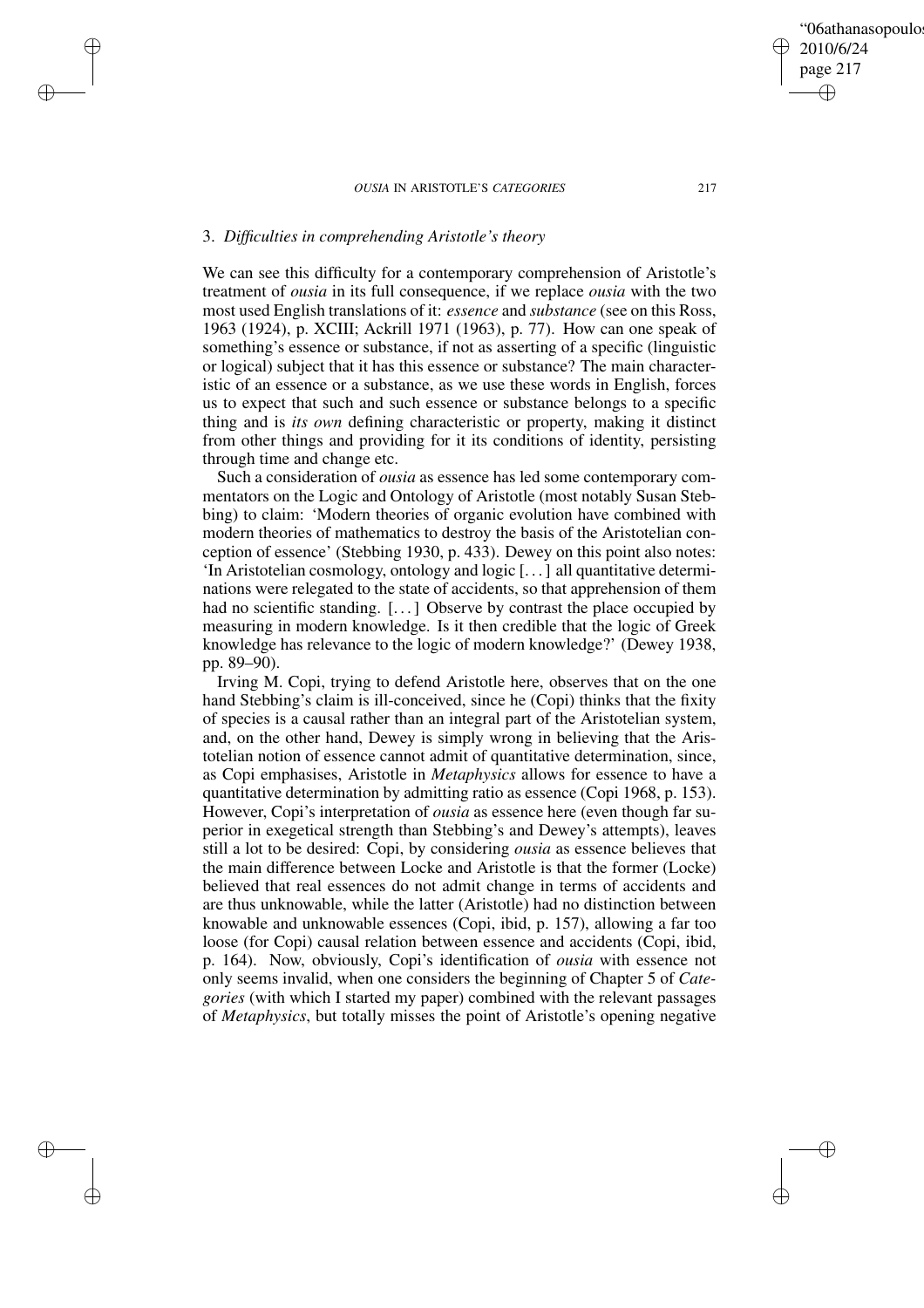'06athanasopoulo 2010/6/24 page 218 ✐ ✐

✐

✐

#### 218 CONSTANTINOS ATHANASOPOULOS

statement regarding *ousia* (that in the *most important* and *true sense ousia* cannot be a species nor a genus neither it can it be a universal and thus, it is ultimately unstructured and unknowable in itself, in this most true and important sense; see *Cat*. 2b29–3a7). What we can know of it is its secondary and less important (and true) sense, found in the other categories, called by Aristotle (as we shall discuss in detail below) δευτέραι οÙσίαι (secondary *ousiai*) (see *Categories* 3b10). It seems that the traditional English translations of *ousia* thus, cast a dark and confusing cloud over our mind and produce a fog that hinders our seeing what Aristotle had in his mind when he was stating such a negative characterisation of *ousia*.

The Latin precursors of the English words (i.e., *essentia* and *substantia*) do not enlighten us either, since they also indicate that there is something to which they belong or exist as a property or in terms of which they can be identified as a *substratum* or a core element. Boethius (who probably was the first who used this translation of *ousia* as *substantia* to state in Latin the Aristotelian *ousia*) claims that he did this because '*substat autem id quod aliis accidentibus subjectum quoddam, ut esse valeant, subministrat; sub illis enim stat, dum subjectum est accidentibus*' (Boetii 1891, 1344B). This reading of Boethius is transformed later on by the Scholastics, especially in the later period of Medieval Philosophy (c.  $13<sup>th</sup>-14<sup>th</sup>$  century). Trying to focus on the logical aspects of it, they proposed a theory of Second Intentions (a modified version of Aquinas' theory of intentions, found mainly in the work of Simon of Faversham, Radulphus Brito and John Duns Scotus; see Pini 2002). With it Logic became autonomous: the theory of the *Categories*, having the authority of Aristotle, provided them with a sufficient basis for Logic's independent existence and differentiation from Metaphysics. Second intentions was a theoretical and methodological tool for such a differentiation: intentions are concepts, mental entities of sorts, and as mental entities they are studied by Psychology, but in terms of their universal and 'objective' content they are studied by this independent and self-sustained science of Logic. Logic in this way (studying only the content of intentions or as they called it 'second intentions') found a purpose, tools and study matter appropriate to itself: a 'syllogism', a 'proposition', a 'genus', a 'species' became the main items of study and the tools of this new trade. To the important question of what this content (second intention) represents they gave two different answers (but quite similar in our interpretation): either second intentions represent the way we understand things, or they represent things in the world as they can be conceived. This differentiation (but again, similarity, in our interpretation, since in terms of *ousia* they are just one way of thinking about it) led them to formulate an extentional and an intentional understanding of what a category is, and in addition to transform the categories (and especially the most basic or first category, such as *ousia*) into entities with a metaphysical status. A category becomes a metaphysical entity and

✐

✐

✐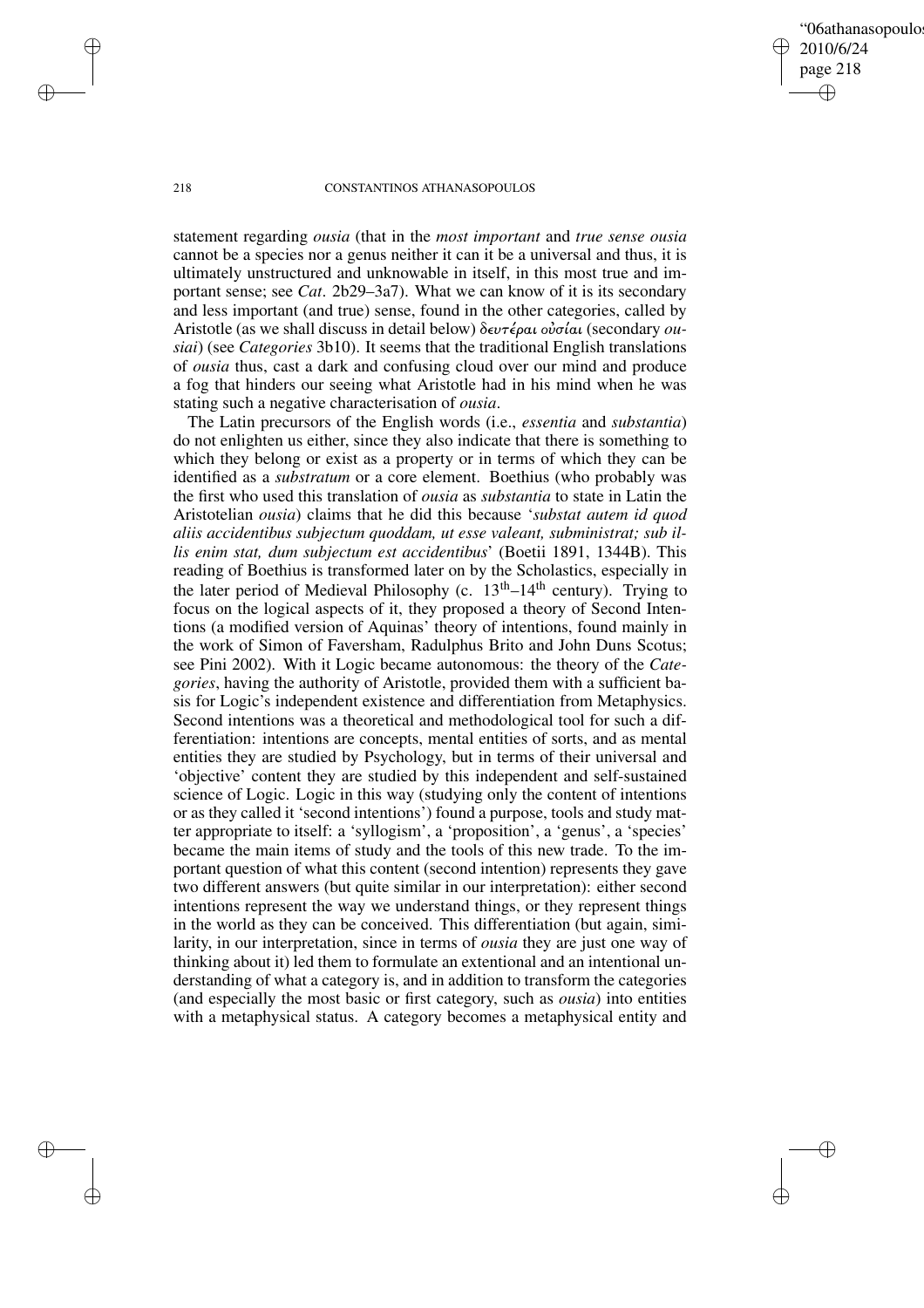✐

✐

'06athanasopoulo

exists in terms of the position in the hierarchy of classifications of being that it represents: from the extreme position of Albertus Magnus (c. 1200– 1280) that a *substantia* is an essence and part of logically understood being (commenting on Boethius' passage that we quoted above in *Liber de Pread*., tr. 1, c. 1), and the moderate position of Aquinas (who maintains that in the *Categories* Aristotle talks as a Logician and in the *Metaphysics* as a metaphysician, *In Met*., VII, lect. XIII, n. 1576), we reach the even more extreme positions of Brito and Duns Scotus, where second intentions have real being (even though 'rational' as they call it; see Brito, *Super Pread*., q. 1; Duns Scotus, *Super Pread*., q. 2, n. 28). I shall close my discussion about the Latin translations of *ousia* here (more details on this issue — which, needless to say, I discuss in excessive brevity here — see Pini 2002). Needless to say, that in transforming this word into something that sustains a structure or essence of a kind, the Latin commentators made the understanding of *ousia* far more problematic; they cannot agree, at the end of the  $14<sup>th</sup>$  century, on the meaning of *ousia* and all the related suggestions make our understanding of what exactly *ousia* is in the *Categories* impossible: i.e., whether it has a status of being at all or not (as well as what sort of being it has) and, furthermore, whether it is best understood in a logical or a metaphysical way. The issue got further complicated through the connection with the issue of nominalism and realism of the general classifications of being in the  $13<sup>th</sup>$  and  $14<sup>th</sup>$ centuries (and in particular Ockham's attack on Aquinas and Duns Scotus), but, since it is not directly related to our discussion, we shall not investigate it here.

# 4. *Return to Aristotle's theory*

✐

✐

✐

✐

But, let us now go back to the Aristotelian work *Categories* itself.

Proceeding into what is (and what is not) *ousia*, Aristotle, after this negative definition, provides examples of what can be taken as *ousia* in this most important, most true, sense and he lists things such as 'this man' or 'this horse' and thus the concrete and particular individual ( $\tau \delta \delta \epsilon \tau \iota$ ), which does not have parts and is one in number (άτομον καί ἓν ἀριθμῷ). For Aristotle, this one and particular and with no parts ' $\tau \delta \delta \epsilon \tau i$ ' is related to other things that can be categorized in terms of it as its mode of existence, such as for example its genus (γένος) and its species (εδος) (*Cat*. 2a16). Aristotle finds that the genus and the species are not *ousiai* in the primary, most important and most true sense, but they are most close to it, categorising it most accurately and most truly when compared to the other categorisations that it can have. So, he calls them secondary *ousiai* (δευτέραι οÙσίαι) and he finds that the species is more close to the primary ousia or  $\tau \delta \delta \epsilon \tau t$ , than the genus. For example, the species ( $\epsilon \hat{i} \delta \circ s$ ) of Socrates (which is that he is a man or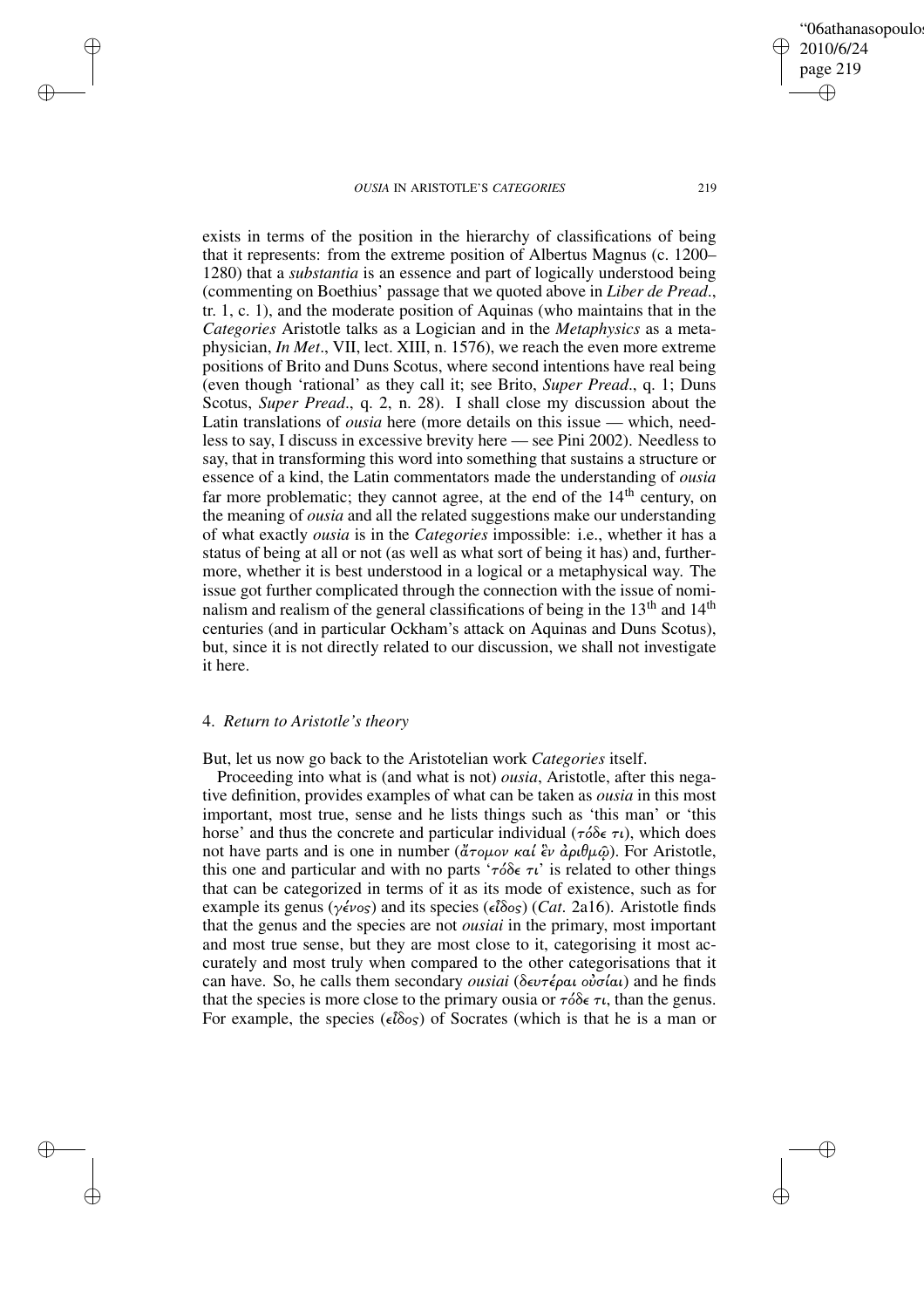'06athanasopoulo 2010/6/24 page 220 ✐ ✐

✐

✐

#### 220 CONSTANTINOS ATHANASOPOULOS

 $\hat{\alpha}\nu\theta\rho\omega\pi$  is more close to the particular  $\tau\delta\delta\epsilon\tau\iota$  Socrates than the genus (or γένος) of Socrates (which is that he is an animal or ζùον) (*Cat*. 2a14–19).

Now, this Aristotelian theory, found in the *Categories* is often forgotten and disregarded by many who discuss Aristotle's treatment of *ousia* or *on* (Ôν) having as their only source the Aristotelian work *Metaphysics*. An example of such an endeavour is Moravcsik's interpretation (see above, where language and reality are seen as separate structures of a kind of which elements can relate in some way). However, the problem that Moravcsik tried to answer still needs a satisfactory solution: If *ousia* or (as Aristotle also calls it in the *Metaphysics* Z, 1028a15–16), the Being or  $\tau_0'$  ov (since, as he believes in *Metaphysics*  $\Gamma$ , 1003b5–10, some beings —  $\delta \nu \tau \alpha$  — are said to exist because they are *ousiai*, or because they are their modifications or ways to them or destructions or privations or qualities or productive or generative of *ousiai*) cannot be predicated of a subject nor found in the subject, how are we to comprehend the Aristotelian dictum: the Being can be worded (or talked about) in many ways (τὸ ὄν πολλαχῶς λέγεται, found in many passages in *Metaphysics*, chiefly in Γ, 1003a33; ? 1018a36; Z, 1028a10)? It seems that *ousia* in the *Categories* provides difficulties in our comprehension of Being in *Metaphysics* and this issue is very important, since, let us not forget, Metaphysics is for Aristotle (in *Metaphysics* Γ, 1003a20) a science which studies Being (τὸ ὄν) qua Being (ἐπιστήμη τις ἥ θεωρεῖ τὸ ὄν  $\hat{\eta}$   $\partial \nu$ ). Now, an obvious suggestion may be here that Being can be talked about in many ways but in his work on the Categories Aristotle provides *the schema* of our talk about it. But, I think this Kantian interpretation on Aristotle is an oversimplification here. It sees the Aristotelian corpus in a far too restrictive and partial way. And I think that the *Categories* provide one way of looking at Being (even though of key importance), the other works being some other ways of looking at (and talking about) it. But more on this later.

Now, one obvious and wrong answer, is that Being can be discussed in innumerable and infinite ways. Aristotle is against this however, when one considers that Aristotle in the *Categories* gave a definite number of categories and not an infinite or indeterminate one. He chose the number 10 (ούσία, ποσόν, ποιόν, πρός τι, ποῦ, πότε, κεῖσθαι, έχειν, ποιεῖν, πάσχειν), and he claimed that these must be combined in sentences or propositions for us to be able to speak about their truth in an affirmative or negative way. The reason for this is Aristotle's conviction that we cannot know the infinite or indeterminate *as* infinite or indeterminate (see mainly *Posterior Analytics* 82b36, 94a11 and *Physica Γ*, 207a25:  $\frac{\partial \gamma}{\partial \nu}$ ωστον ή άπειρον and 207a31-2: άτοπον δέ καί ἀδύνατον τό ἂγνωστον καί ἀόριστον περιέχειν καί ὁρίζειν).

What then, can we make of Being ( $\tau \delta \ddot{\delta}$ ν), which can be discussed in many ways, but is not infinite nor indeterminate, is categorized in ten ways, the first of which is the  $\tau \delta \delta \epsilon \tau \nu$  or primary *ousia*, and cannot be found in the subject nor be categorised of it?

✐

✐

✐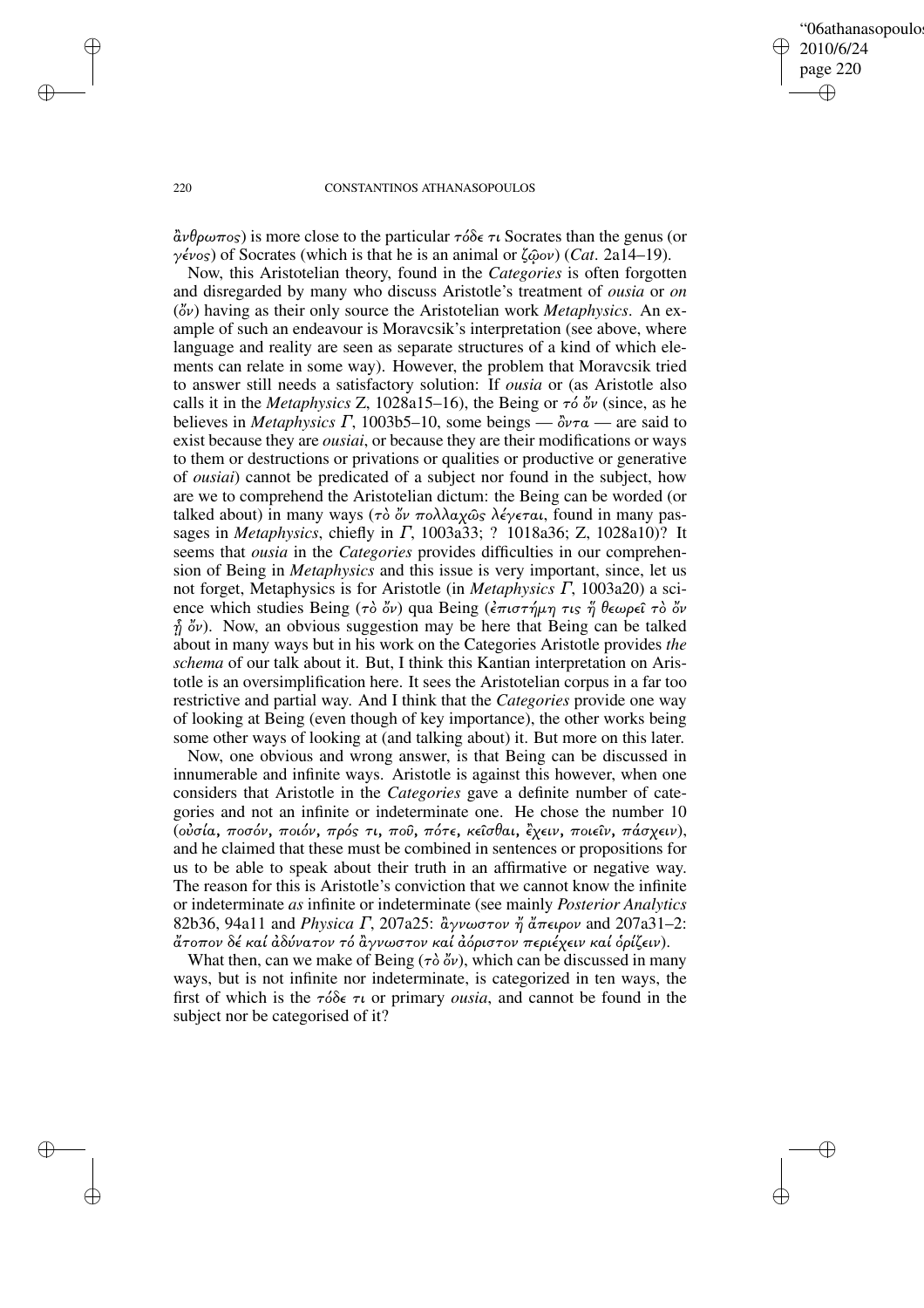# 5. *Putnam's suggestion*

✐

✐

✐

✐

Perhaps if we look to more contemporary debates between Aristotelians and non-Aristotelians, who try to formulate something relevant to what Aristotle tried to do in the *Categories*, we might find an attractive answer. One contemporary suggestion comes in the work of Hilary Putnam, who makes a very interesting comparison between Aristotle and Wittgenstein. In discussing the way Aristotle sees the possibility of knowledge of Being (or what exists) in the Aristotelian work *On the Soul* (*De anima*), Putnam says this: '. . . it is worth insisting that Aristotle and Wittgenstein are both speaking to what we have come to call the problem of Intentionality; that is, the problem of how either the mind or language hook onto the world. Aristotle, writing long before the linguistic turn, takes the problem to be primarily one of how mind can hook onto the world; Wittgenstein, in the very midst of the linguistic turn, takes the problem to be how language can hook onto the world. But the problems are recognizably linked. Moreover, [. . .] there is a recognizably common intuition that they share; the intuition that mind and language could not hook onto the world if that which is to be hooked onto did not have intrinsic or "built in" form.' (Putnam 1993, p. 119).

Putnam's move here seems to be that the mind (soul) can hook into the structure of reality via the structure inherent in the mind (soul), indicating the way we can know the primary *ousia* ( $\tau \delta \delta \epsilon \tau \iota$ ) and via it Being ( $\tau \delta \phi$ ), through the application of the categories. Putnam becomes more explicit about this further on: 'What I am saying once again is that there is an enormous difference between taking the form of something to be the *metaphysically best description of its nature* and taking the form to be the *abstract characterization of the totality of its logical possibilities of combination with other objects*. As the model-theoretic arguments show, logic at the abstract Tractarian level does not do anything to distinguish one object from another. The idea that logic could do all the work of metaphysics was a *magnificent* fantasy, but fantasy it surely was. Now, given this notion of form, one idea that might occur to a latter-day Aristotelian [. . .] would be to *mimic* what Logical Atomism did, by simply substituting metaphysical form for logical form. In other words, just as Logical Atomism requires that, in a certain sense, the logical form of the proposition, of the representation, should be isomorphic to the logical form of the fact that it is represented, so, one might say (if one is a latter-day Aristotelian who has taken account of the linguistic turn), that, in a certain sense, the metaphysical form of our descriptions needs to be isomorphic to the metaphysical form of the object represented, for reference to succeed.' (Putnam 1993, p. 127).

Putnam goes on in his article to criticise the Aristotelian perspective because, as he sees it, it makes the infinite ways in which the world can be conceived (the modality of the world) unintelligible or magical (see on this

'06athanasopoulo 2010/6/24 page 221 ✐ ✐

✐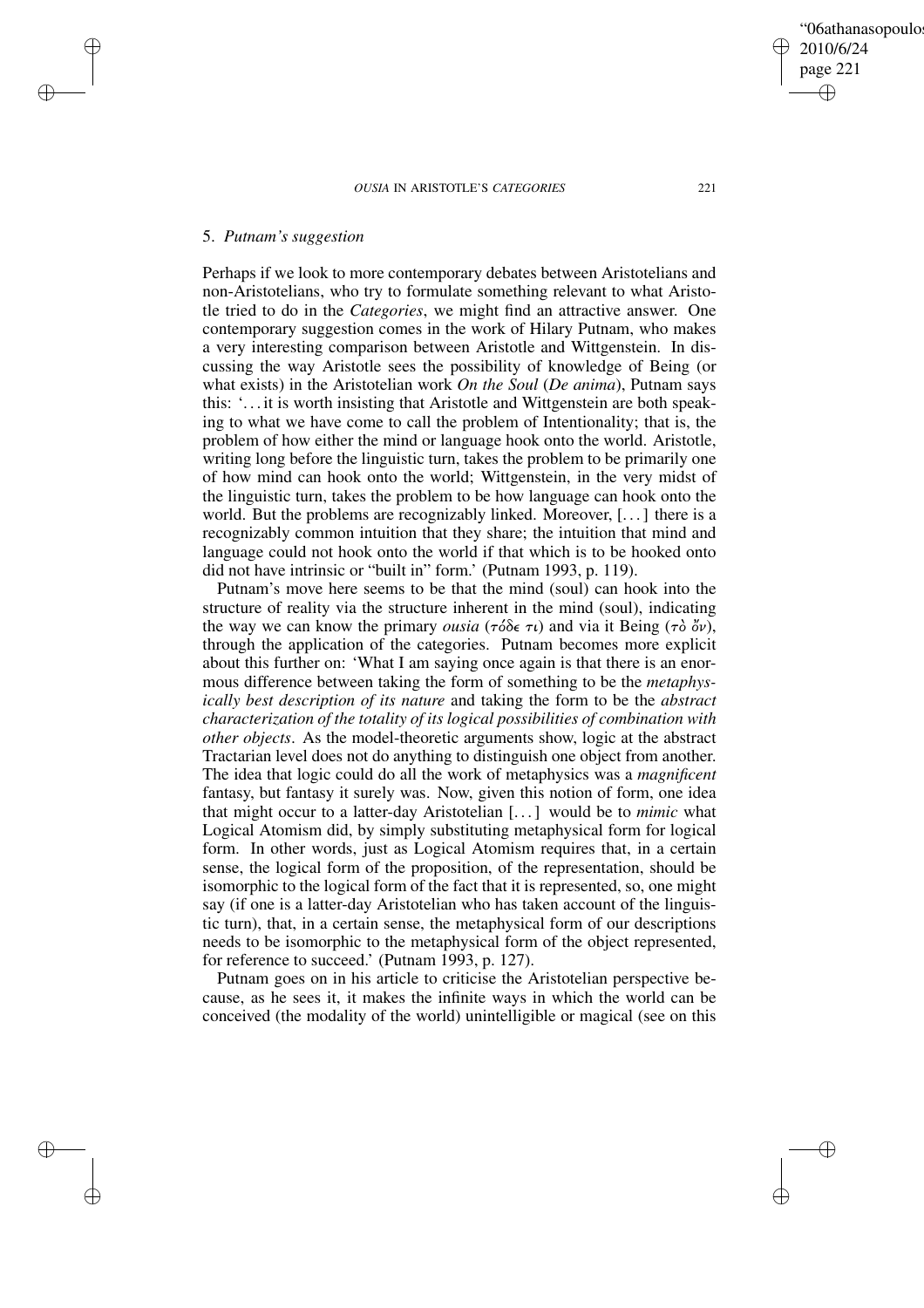'06athanasopoulo 2010/6/24 page 222 ✐ ✐

✐

✐

#### 222 CONSTANTINOS ATHANASOPOULOS

his attack against D. Lewis in pp. 128–9) and because it cannot explain efficiently and causally how we make mistakes about the world (on this see his attack on Hart and Honoré, in p. 134). Putnam says: 'A further difficulty for a neo-Aristotelian metaphysics, descriptive or otherwise, comes to mind. I have said that the strongest line for the neo-Aristotelian to take is to say that what enables reference to take place is a matching (mere isomorphism doesn't seem to be enough, but some kind of a matching) between the metaphysical structure our propositions project onto the objects and the metaphysical structure those objects actually have. The difficulty is that very often we have the structure of the things we refer to just dead wrong. For Aristotle, living before the successive scientific revolutions, this does not seem to have been a problem, because he could assume that at a certain point we would just get the structure right. But in fact even the structure of something as familiar as water is something that we did not succeed in getting right for over two thousand years, and even today we have only a very approximate account of the structure of water. Aristotle himself regarded water as one of the elements, as did many of his contemporaries and many other people after them. Yet (pace Thomas Kuhn) this did not keep them from successfully referring to water. The requirement that, to refer to something, the representation must get the essential metaphysical properties right seems to be much too strong.' (Putnam 1993, p. 129).

It is clear from the above passages that Putnam's interpretational move here is very close to the Medieval and Moravcsik approaches that we saw earlier, and in this way, is not within the spirit of the beginning of Chapter 5 of the *Categories*, with which we started our discussion of the Aristotelian categories. In Aristotle's theory of *ousia* as τόδε τι and its relation to Being (or  $\tau\delta \phi v$ ), the picture is far more complex than what the Medievals, Putnam and Moravcsik (and even an 'indexical' theory of being) present it to be. Aristotle's insistence that the Being can be talked about in many ways (τδ όν πολλαχώς λέγεται) indicates that there is no fixed structure in the world identifiable by reason, a mental representation or a logical and/or linguistic classification. Putnam, in a paradigmatically clear and precise way, makes this relation of essence and structure, when he takes it that the Aristotelian position is that we have to know the essence of something before we can refer to it. For the same reason, an 'indexical' or a 'property' interpretation of  $τ\delta\deltaε τι$  fails: Contemporary mainstream Metaphysics remains a poor interpretational tool for Aristotelian Metaphysics (see for some relevant comments Vallicella 2002). However, Aristotle also stresses the fact that we can know in some way the world (or the Being), and this characteristic of the world is evident in our way of talking about it: we cannot talk about it in infinite nor indeterminate ways (the infinite and indeterminate, *as* infinite and indeterminate is unknowable). And this is the reason why Aristotle also

✐

✐

✐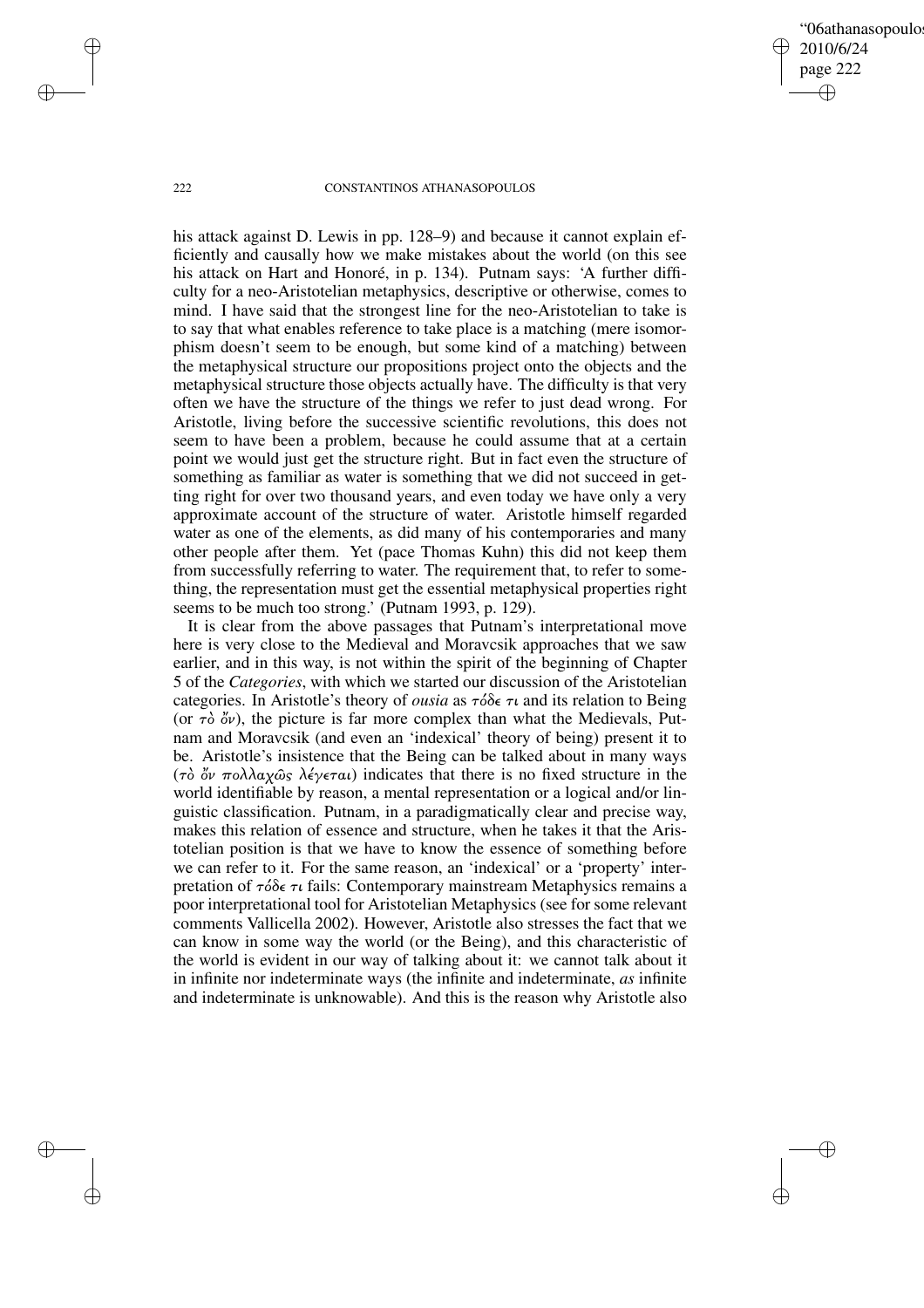2010/6/24 page 223 ✐ ✐

✐

✐

'06athanasopoulo

insists that the Categories of Being have a definite number (ten in the *Categories*). So, the essentialist interpretation of Aristotle's theory about *ousia* is in serious error. It seems to be very close to the 'category' mistake that Ryle was claiming about Descartes' theory of mind: having as their main resource particular passages from the *De Anima* and the *Metaphysics*, the essentialists think that all *ousiae* are secondary *ousiae* (see a relevant discussion of the issue of 'O Logos tis *ousias*' in the beginning of the *Categories* in Anton, 1996, pp. 61–86). My proposed here Aristotelian unification of Logic, Metaphysics and Epistemology is further augmented and enriched by Aristotle's relevant discussions in the *Poetics* and the *Rhetoric*. And to this we shall turn our attention at this point of our investigation.

# 6. Rhetoric *and* Poetics *as augmenting the* Categories

✐

✐

✐

✐

If we look carefully at Aristotle's discussion about action in *Rhetoric* and the *Poetics*, we see that it resembles the discussion of *ousia* in the *Categories* and *Metaphysics*: it can be discussed in many ways, is one and can be categorised as *ousia*. So, what exactly can we learn about *ousia* from an investigation into the theory of action as found in the *Rhetoric* and the *Poetics*? But before that, let us see the general relation of the Aristotelian theory found in the *Rhetoric* and the *Poetics* to the one found in the *Categories*.

Aristotle's *Rhetoric* in some sense brings Aristotle closer to Plato, since both Aristotle and Plato wrote against the rhetorical textbooks of the time and their emphasis on deceit and slander. Aristotle however, tried to improve the rhetoric of his time, in opposition to Plato's outright condemnation (Hunt 1990). What Aristotle tried to do is to allow Logic and Rhetoric to interact in the form of establishing logical forms of speech: the enthymemes (which as a term pre-existed and had the meaning of smart dicta or paradoxes; see Madden 1952). This Aristotle sees as extremely important in both a metaphysical and an ethical sense: Aristotle believes that the true and the just are naturally superior to their opposites (τό φύσει εἶναι κρείττω τἀληθῆ καί τά δίκαια τῶν ἐναντίων) and the reason for improper decisions in public deliberation is due to insufficient presentation of the 'natural' superiority of the true and the just, and this for Aristotle, as an action on behalf of the rhetorician, is reprehensible ( $\alpha \xi$ ιον έπιτιμήσεως) (*Rhet.* 1, 1, 12, 1355a).

At the start of Aristotle's *Rhetoric* (Book I, 1354a1), we find Aristotle making a rather startling remark: he claims that Rhetoric is a counterpart  $(d\nu\tau/\sigma\tau\rho o \phi o s)$  of Dialectic, because, as he claims, both have to do with things that all people know ( $\gamma \nu \omega \sigma \ell \zeta \epsilon \nu$ ) and are not confined to any specific science (οὐδεμιᾶς ἐπιστήμης αφορισμένης). He explains what he means by making an obvious connection of Logic to Rhetoric, as practiced in courts of law at Athens of his time. But, by making this rhetorical  $\kappa a \tau \eta \gamma \circ \rho \epsilon \hat{\iota} \sigma \theta \alpha \hat{\iota}$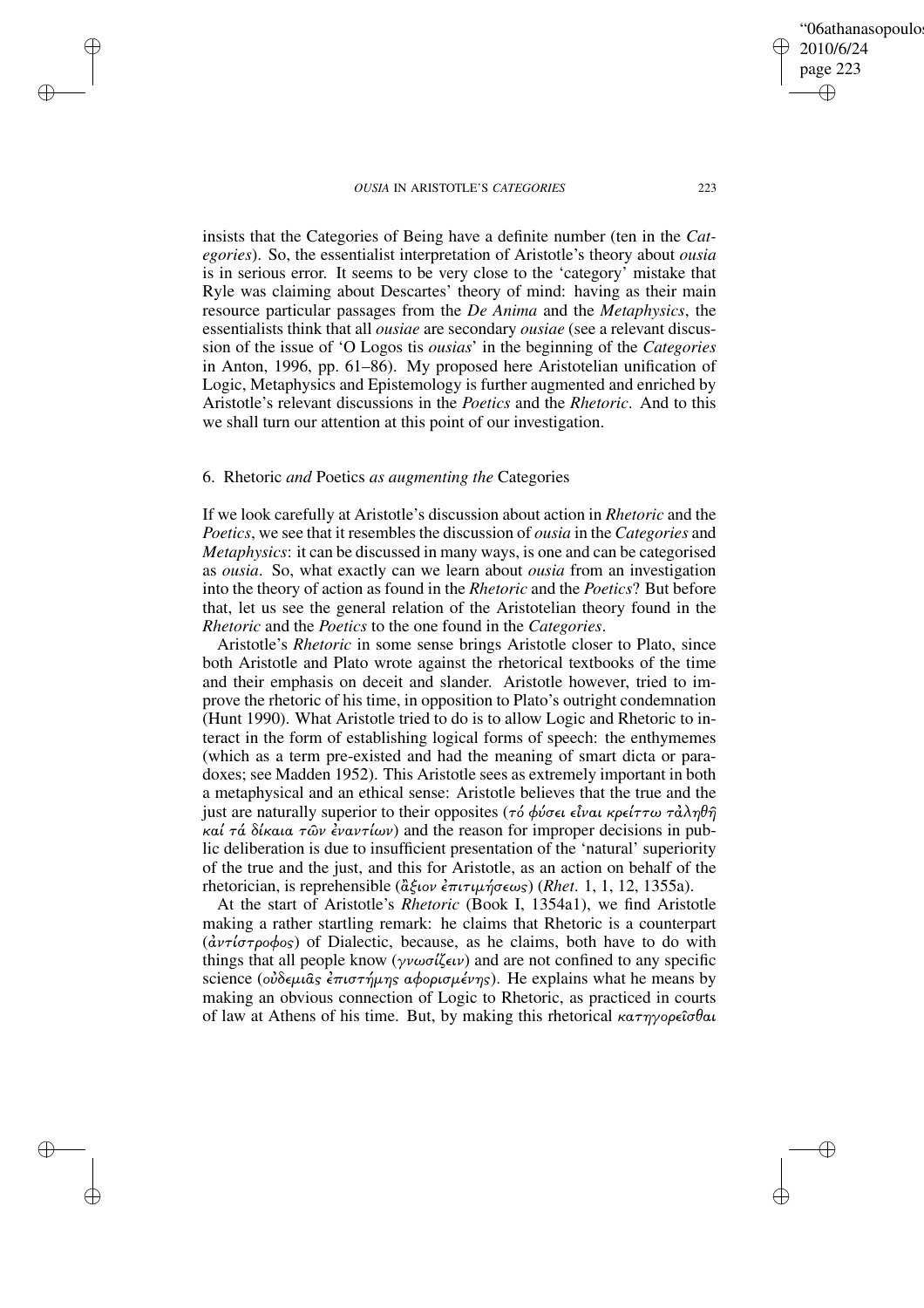'06athanasopoulo 2010/6/24 page 224 ✐ ✐

✐

✐

#### 224 CONSTANTINOS ATHANASOPOULOS

(i.e., categorising, and in this way, similar to the categorisation of *ousia* in the *Categories*)  $\frac{\partial \nu \tau}{\partial \sigma \rho} \phi$  (counter part) of Dialectic and not confined to any special science, I think that Aristotle is making an attempt to relate his intuitions here with what he says in the *Categories* and to remind one that as  $\tau \delta \delta \epsilon \tau \iota$  cannot be confined in the boundaries of any science, even though it can be talked about in many ways (see τὸ ὄν πολλαχῶς λέγεται in *Metaphysics*) so κατηγορεσθαι cannot be confined to the boundaries of the science of law-making and law-arbitrating, which is the art of Rhetoric. Parallel to this, it is important to note Aristotle's conviction in *Metaphysics* (cf. *Met*. 1004b8–20), that Dialectic (∆ιαλεκτική) is not (true) Philosophy:  $\epsilon$ στι δέ ή διαλεκτική πειραστική περί ών η φιλοσοφία γνωριστική. The only true Philosophy is that which can know *ousia* in a positive sense (it examines Being as Being:  $\delta v \hat{\eta} \delta v$ ). Dialectic can only test negatively our claims about what *ousia* is (more particularly its attributes) and it cannot offer any positive claims about it. And dialecticians are those who are concerned only with the attributes of *ousia*, since they have no knowledge of that which is prior to the attributes (i.e., *ousia*). However, in the same place in *Metaphysics* Γ (ibid), he also claims that the philosopher can and must employ dialectic in his pursuit of *ousia* (and he must stay clear of sophistry, which, even though appearing similar to Dialectic, is only concerned with the appearances and not with the true properties of *ousia*).

This association of Dialectic with Philosophy makes Aristotle's and Plato's pursuits of Being run in parallel lines (even though it makes Aristotle differ slightly from Plato, who claims that Dialectic is true Philosophy; see Plato's *Sophist* 253d2). Their accounts of the categories and of *ousia* itself seem to be different, however. Aristotle's criticism of Plato in the *Metaphysics* on the issue of *ousia* is mainly that Plato turns the categories of its existence into (primary) *ousiae*.

It is interesting at this point to see two relevant similarities between Plato and Aristotle that are noted by G.E.L. Owen.

The first comes in the discussion of Aristotle's criticism of Plato, noted above. According to Owen: 'he [Plato] took any predicate-expression to stand for some individual thing instead of for some sort of thing (e.g., *SE* 178b36–179a10; *Meta*. 1038b34–1039a3). Thereby, Aristotle held, he [Plato] committed two faults: he failed to explain how we use predicates to classify and describe actual individuals and he cluttered the scene with other individuals, which were fictions.' (Owen 1966, p. 134). However, Owen does recognise that Aristotle in the later parts of *Metaphysics*, does move close to Plato, when he (Aristotle) recognises that in terms of definition of what things are we cannot define individuals (such as Socrates), but only species (such as man). Owen describes this as 'a return to, or a renewal of sympathy with, Plato' even though 'there is nothing of pious discipleship in it', and he hastens to modify his initial claim in a footnote in the same

✐

✐

✐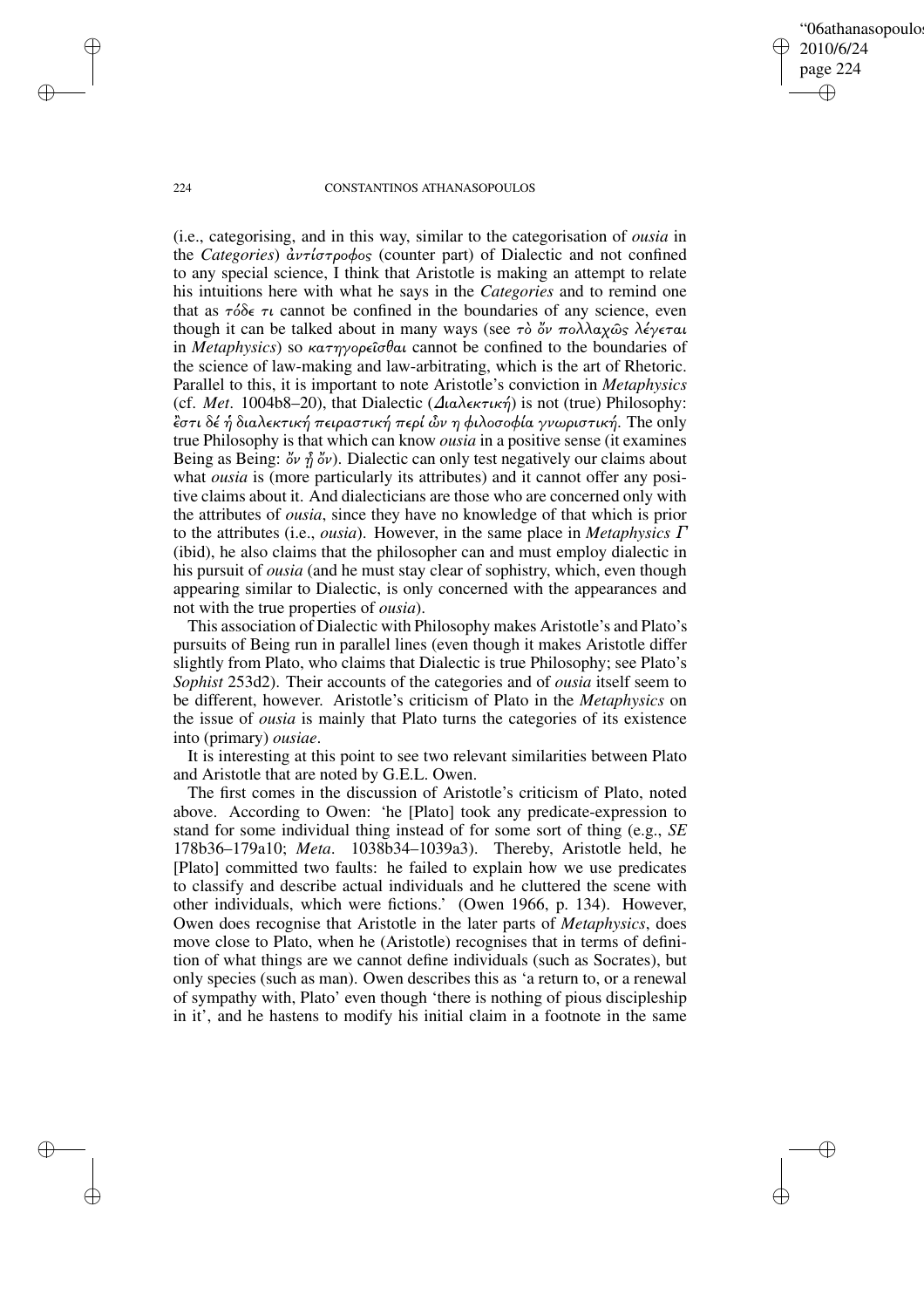✐

✐

✐

✐

page by claiming: 'That this is one thesis that Aristotle takes seriously in *Meta*. VII needs no arguing; how much of it survives the argument of the later chapters is another matter' (Owen 1966, p. 137 and footnote 10). Even though Owen thinks that this move towards Plato does not exist in the *Categories*, since, following generally the 'developmental' view, he believes that the *Categories* are only 'an early' stage of Aristotle's development (see ibid, p. 136), a careful reader of the *Categories* will note that Aristotle makes exactly this move, when he acknowledges, in *Cat*. 3b10–38, that *a man is ousia*, since we cannot have an opposite to a man or more or less of a man (*ousia* cannot have degrees, or more or less). In the *Categories*, Aristotle also considers the species and genus as secondary *ousiai* and he thinks that these are the only categories that can be called secondary *ousiai*, the first *ousia* being defined in terms of them (but they are not them), and that they of all the categories are closest to the first *ousia*, the species (εδος) being closer to first *ousia* than genus (γένος) (*Cat*. 2a11–3a1). From this examination of the relevant passages, we can see that the similarity here is stronger and more serious than the one Owen acknowledges: Aristotle did not move away from the Platonic fascination with *ousia*; he just tried to make a more tidy exposition of it, in terms of avoiding problems such as infinite regresses. By following the developmental tradition, Owen here is relying too much on the apparent differences in the treatment of the Categories between Aristotle and Plato in the *Metaphysics* and disregards their unity of approach on the issue of *ousia*. But we do not need to follow his developmental tendencies here (as we saw at the beginning of our investigation this can lead us to more serious interpretational problems and dilemmas).

Let us turn to the second similarity that Owen recognises. Owen maintains that where we can see the real Platonism of Aristotle (or the Aristotelianism of Plato) is in the methodology of the two philosophers: both adopt dialectic and Aristotle himself allows for dialectic to play a central role in the *Topics*: it is an 'essential equipment in constructing the sciences' (Owen 1966, p. 144). Now, taking into consideration our earlier discussion of the usefulness of Dialectic for Philosophy in both Aristotle and Plato, we cannot but agree wholeheartedly with Owen here. Rhetoric and Dialectic use the categories to determine Being but they do not exhaust it, since they are general discussions of it (Dialectic classifying in terms of its attributes, Rhetoric being the art of persuasion in reference to any given subject and, in particular, in its power of making the possible appear probable — ρητορική δύναµις περί καστον τοà θεωρÁσαι το νδεχόµενον πιθανόν, *Rhet*. 1355b– 1356a). Rhetoric thus, becomes the discussion of Being in terms of its possible/probable attributes, as Dialectic is the discussion of Being in terms of its actual attributes. Neither of them study Being as such, since only true Philosophy can examine Being or primary *ousia* itself. In terms of the purpose of each of these endeavours however, the Dialectic of Being and the Rhetoric

'06athanasopoulo 2010/6/24 page 225 ✐ ✐

✐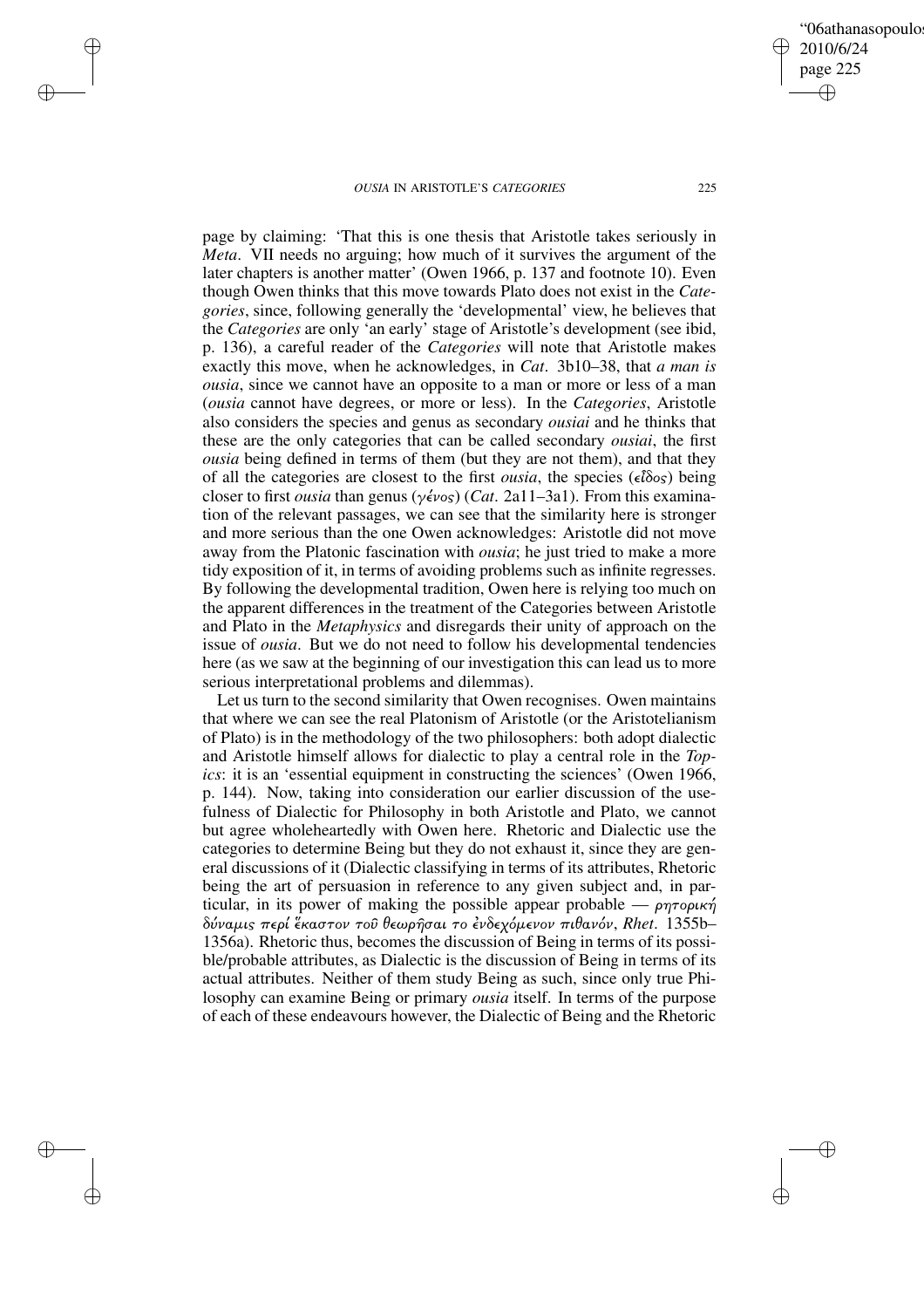'06athanasopoulo 2010/6/24 page 226 ✐ ✐

✐

✐

#### 226 CONSTANTINOS ATHANASOPOULOS

of Being are the same thing: they cannot help true Philosophy reach primary *ousia* without the help of the Categories of Being. They all discuss Being in its attributes and not true Being as such, a discussion which can be carried out only by true Philosophy (aided by these other discussions of Being's attributes).

It is interesting at this point to see one key issue about Aristotle's theory of action, as discussed in the *Rhetoric*. A focal point in the Aristotelian discussion of Rhetoric comes when Aristotle tries to ascertain what exactly the rhetoricians must have at their command at any given time, when they have to engage in their art (in its three forms: rhetoric applied to political speeches, in law courts, and in festivals and ceremonies). There (*Rhet*. I, 3, 8–9, 1359a), he claims that, since only possible (and not impossible) actions can ever be done in the present or the past, the rhetorician must have at his/her command propositions, which discuss possible actions ( $\epsilon \neq \epsilon$ ) οὒτε πραχθῆναι οἷον τε οῢτε πραχθήσεσθαι τά ἀδύνατα ἀλλά τά δυνατά  $[ \dots ]$  $\dot{\alpha}$ ναγκαΐον έχειν προτάσεις περί δυνατοῦ καί  $\dot{\alpha}$ δυνάτου). This is so, because (as he has shown in *Rhet*. I, 2, 14, 1357a) most of the things which we examine and judge in rhetoric can be other than they are, and human actions are such things, i.e., not necessary, but possible (τά γάρ πολλά περί ὦν αί κρίσεις καί αί σκέψεις, ενδέχεται καί ἂλλως έχειν [...] τά δέ πραττόμενα πάντα τοιούτου γένους έστίν, και οὐδέν [...] εξ ανάγκης τούτων). It is also important to note in relation to Aristotle's treatment of actions that he believes that all the actions of men must of necessity be due to seven causes: chance, nature, compulsion, habit, reason, anger and desire ( $\pi \acute{a} \nu \tau \alpha$ δσα πράττουσιν ἀνάγκη πράττειν δι' αίτίας έπτά, διά τύχην, διά φύσιν, διά βίαν, δι' θος, διά λογισµόν, διά θυµόν, δι' πιθυµίαν) (*Rhet*. 1, 10, 8, 1369a). This makes the investigation into actions contained in the *Rhetoric* resemble the one about Being and the four causes of Being in the *Metaphysics*: formal (or cause in terms of *ousia*), material, efficient and final (*Met*. 1, 2, 24–35, 983a). So, actions, very much like *ousia*, can have causes, and thus are concrete and particular, otherwise we would not be able to talk about them in a rhetorical way (the discussed actions in the *Rhetoric* are about *possible* concrete and particular actions).

Aristotle's theory about action in the *Rhetoric* enlightens us further in the relation of Dialectic and Rhetoric, and the theory of Categories and Rhetoric. Rhetoricians have to talk about possible actions and in trying to make the possible probable try to persuade their audience in taking a specific course of action. In these attempts, they must employ arguments and in doing so they are engaging in what can be considered as a counterpart of Dialectics. However, their art is not as essential to true Philosophy as Dialectics. And in his treatment of Rhetoric and Dialectics, Aristotle remains faithful to his teacher, Plato. Nevertheless, the art of Rhetoric is important, since (both metaphysically and ethically) the true and the just must prevail. Again here

✐

✐

✐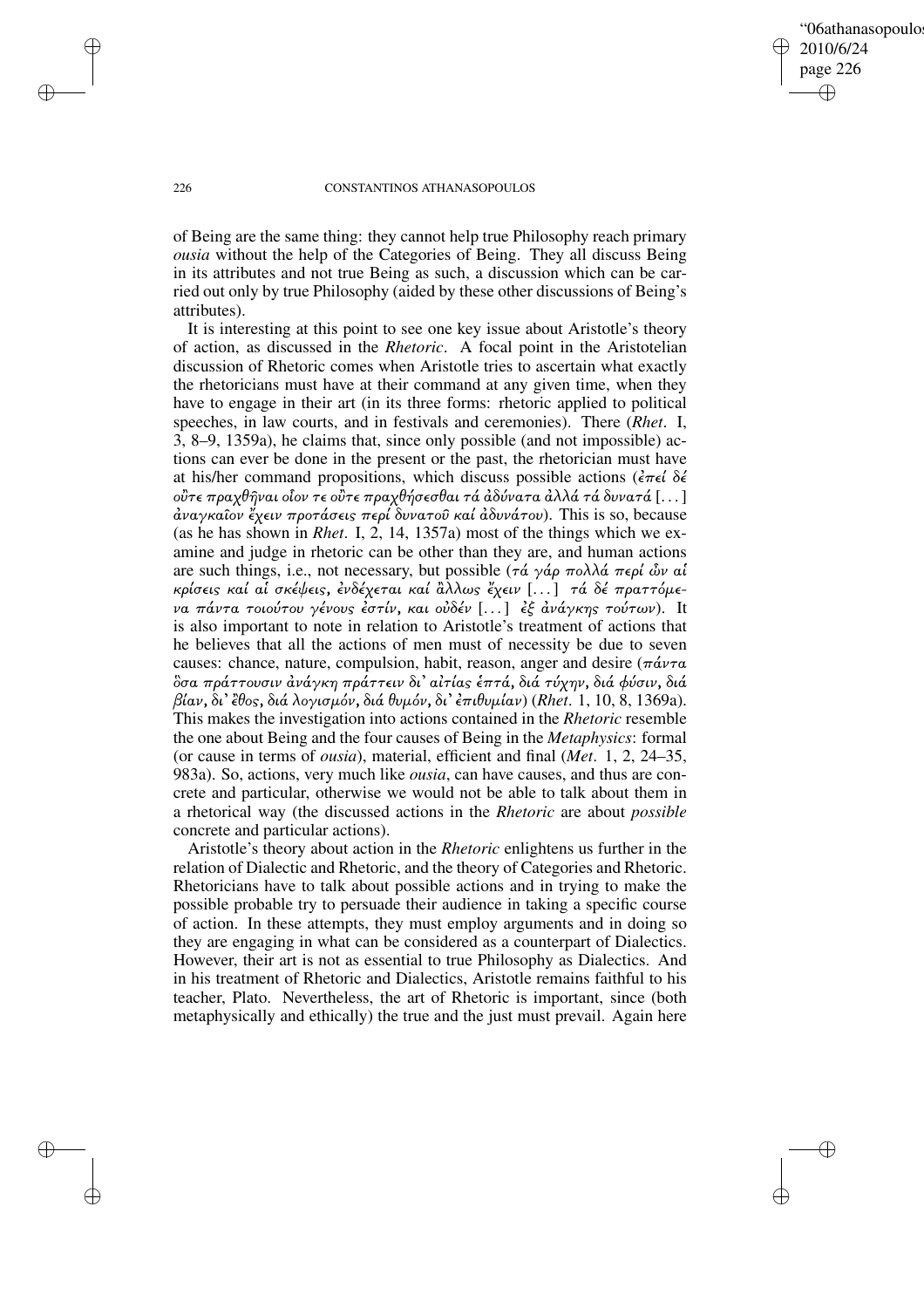✐

✐

✐

✐

Aristotle remains a true follower of Plato, providing the ethical and metaphysical context of rhetoric, even though he alters his teacher's theory to avoid his problems. The theory of categories comes in to investigate further this notion of 'action' and makes it resemble 'ousia': both concepts are a generic name of what is impossible to describe with precision and definite terms (*ousia* for the reasons we developed above; action, because it is always the action *as* possible and probable that is important in Rhetoric and action *as* probable and possible for Aristotle cannot be defined in an accurate and precise way).

Cynthia Freeland, commenting on Ackrill's rather unsatisfactory account of Aristotelian action in his attempt to interpret Aristotle's ethical works, puts forward a remarkable exegesis: she finds that what made interpreters of Aristotle remain unsatisfied with Aristotelian action is their lack of attention to Aristotle's conviction that action is 'in' the particulars (καθ' έκαστον έπί µέρους). In *Nicomachean Ethics* (1110a1–1111a6), we see Aristotle placing emphasis on judging actions that are concrete and not abstract; he also lists the six circumstances of an action that are pertinent in making an action concrete: 1) agent (τίς), 2) action (τί), 3) patient (περί τί η έν τίνι πράττει), 4) instrument (τίνι), 5) purpose (ένεκα τίνος), 6) manner (πως). The action exists in all of these circumstances and, in the abstract  $(\hat{\alpha}\pi\lambda\hat{\omega}_s)$ , only as the second of its circumstances (where we are concerned with the type of action) (Freeland 1985, p. 399) Moral virtue then, or the doing of just and ethically praiseworthy actions requires knowledge of all these circumstances (Freeland 1985, pp. 398–401), which make an action particular and concrete: as what it is, i.e., as  $\tau \delta \delta \epsilon \tau \iota$ . Freeland next considers problems in her proposal stemming from the issue of unity and individuation in *Metaphysics* and *Physics*, and she maintains, that these problems are not serious obstacles in accepting actions as particular and concrete (Freeland 1985, pp. 401–411). She closes her investigation into the Aristotelian theory of action, as found primarily in the ethical works of Aristotle, by claiming that Aristotelian action is a 'bundle theory of actions; it treats actions as instantiations of individual moral agents of certain very complex properties constructed out of at least six component parts' (Freeland 1985, p. 412). I think we cannot accept this 'bundle theory of action' as a correct interpretation of Aristotle. If we were to accept this, we would make the Aristotelian theory of action very similar to the 'Bundle Theory of the Self' put forward by David Hume (in his words 'we are never intimately conscious of anything but a particular perception; man is a bundle or collection of different perceptions which succeed one another with an inconceivable rapidity and are in perpetual flux and movement', *Theory of Human Nature*, I, IV, vi). And we cannot accept this, due mainly to the Aristotelian insistence that a human being as a substance is one and not a bundle of individual properties or actions (see on this Scaltsas'

✐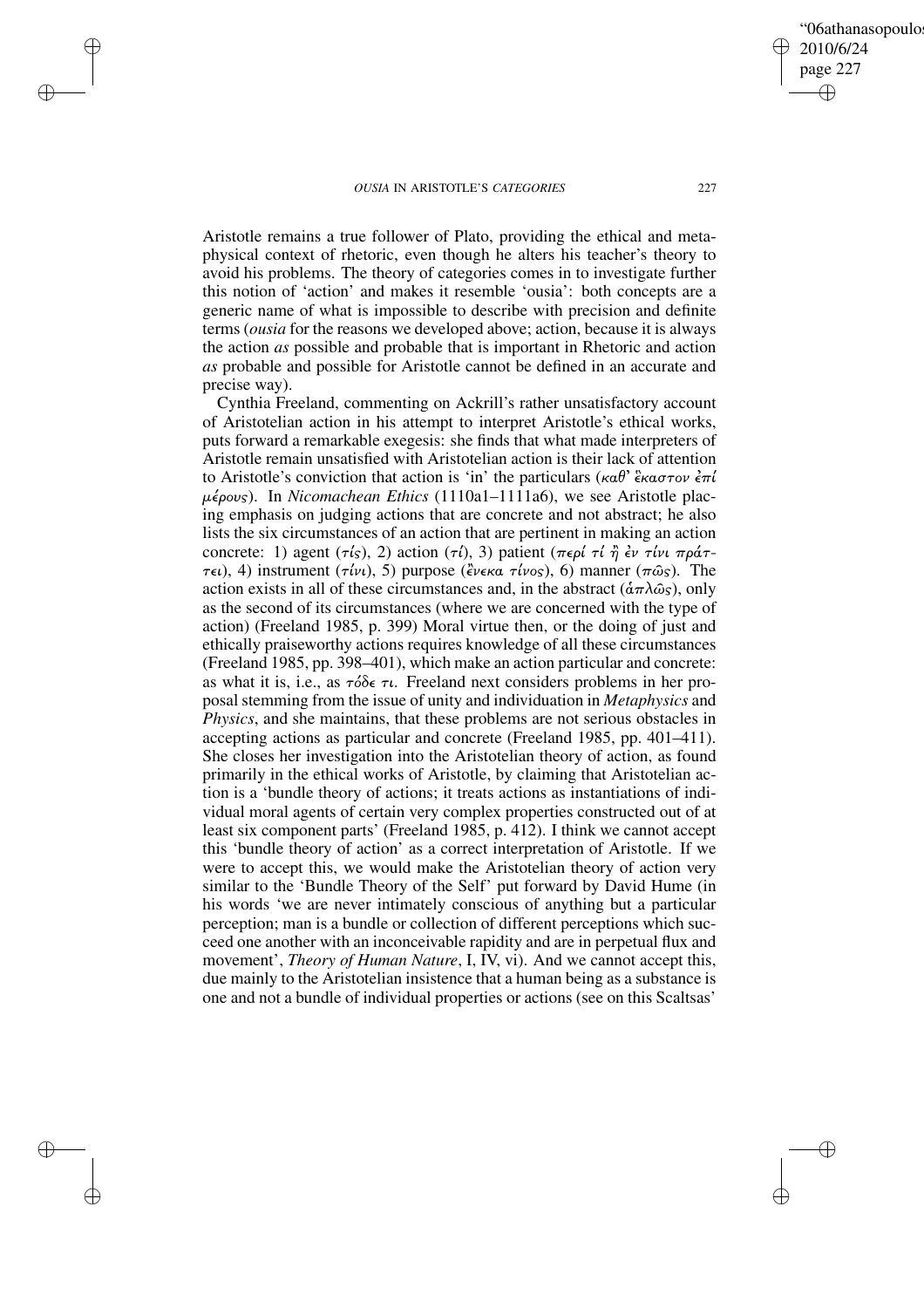'06athanasopoulo 2010/6/24 page 228 ✐ ✐

✐

✐

#### 228 CONSTANTINOS ATHANASOPOULOS

insistence on the characterisation of Aristotle's theory of Substance as 'Substantial Holism', in Scaltsas 1994, and the interesting relevant discussion of Artistotle as against explanatory liberalism in Wilkerson 1995, as well as Furth, 1988), and the Aristotelian emphasis on the thesis that a human's soul is what makes it one and not a bundle (or aggregate) of sensations. However, we do have to acknowledge the force of Freeland's argument for establishing the thesis that actions can be considered as particulars and in our sense and discussion as  $\tau \delta \delta \epsilon \tau \mu$ , giving us sufficient reason to make their discussion very similar to the discussion of *ousia*. And this not only supports the thesis that there is a systematic unity between the ethical works of Aristotle and the *Rhetoric*, but also that there is a unity between *Rhetoric* and the *Categories*. But surely, one may object, can one take what Aristotle says in his ethical works about real actions and apply the same theory to possible and probable actions as well? (As we saw above, Rhetoric has to do with possible and probable actions). To establish this and further augment our argument here, we need to examine the other major work where Aristotle discusses possible and probable action: the *Poetics*.

But, what about the *Poetics*? There, we see Aristotle making some startling remarks: he defines poetry as representation  $(\mu \mu \eta \sigma \kappa)$  (*Poet.* 1447a3) and he maintains that those who engage in poetry act ( $\epsilon \pi \epsilon \delta \epsilon \mu \mu \omega \hat{\nu} \nu \tau \alpha \omega$  $\mu\mu\omega\omega\mu\epsilon\nu\omega\pi\rho\alpha\tau\tau\omega\tau\alpha s$ ) (*Poet.* 1448a1); but, since representing ( $\mu\mu\epsilon\omega\theta\alpha$ ) is natural (κατά φύσιν δέ όντος ήμιν του μιμεισθαι) (*Poet*. 1448b7), one can easily claim that Poetry is natural to us or according to our nature. If we examine carefully one of main forms of poetry for Aristotle, tragedy, we can see even more how Poetry and Rhetoric are linked via their emphasis on actions: Aristotle claims that tragedy has six parts: plot ( $\mu \hat{\nu} \theta$ os), morals ( $\mathbf{\ddot{\eta}}\theta\eta$ ), words (λέξις), thought (διάνοια), look (όψις), and singing (μελοποιία) (*Poet*. 1450a9–10). But Aristotle maintains that the most important of all these parts is the plot ( $\mu \hat{\nu} \theta$ os), since tragedy is a representation of an action (¹ γάρ τραγωδία µίµησις στίν . . .πράξεως) (*Poet*. 1450a12–13). Morever, he believes that tragedy would not exist without action (action is a necessary condition for tragedy:  $\ddot{a}$ νευ μέν πράξεως οὐκ  $\ddot{a}v$  γένοιτο τραγωδία) (*Poet*. 1450a14–15). And in his analysis of διάνοια (thought), as a part of tragedy, he comes to the most startling of all claims in the *Poetics*: διάνοια (thought) is the ability to say what is possible and what is appropriate and, in this sense (i.e., in terms of what it accomplishes), Poetics is similar to Politics and Rhetoric: [διάνοια] έστίν τό λέγειν δύνασθαι τά ένόντα καί τά άρμόττοντα, Όπερ έπί των λόγων της πολιτικής καί ρητορικής έργον έστίν (Poet. 1450b22–24). His further analysis of plot ( $\mu \hat{\nu} \theta$ os) indicates the primary importance of action and brings in this way *Poetics* and *Rhetoric* closer to the *Categories*; he considers  $\mu \hat{\nu} \theta$ <sub>os</sub> as the soul and the first principle of tragedy  $($ ' $A$ ρχή μέν οὖν καί οἶον ψυχή ὁ μῦθος τῆς τραγωδίας) (*Poet.* 1450a19–20),

✐

✐

✐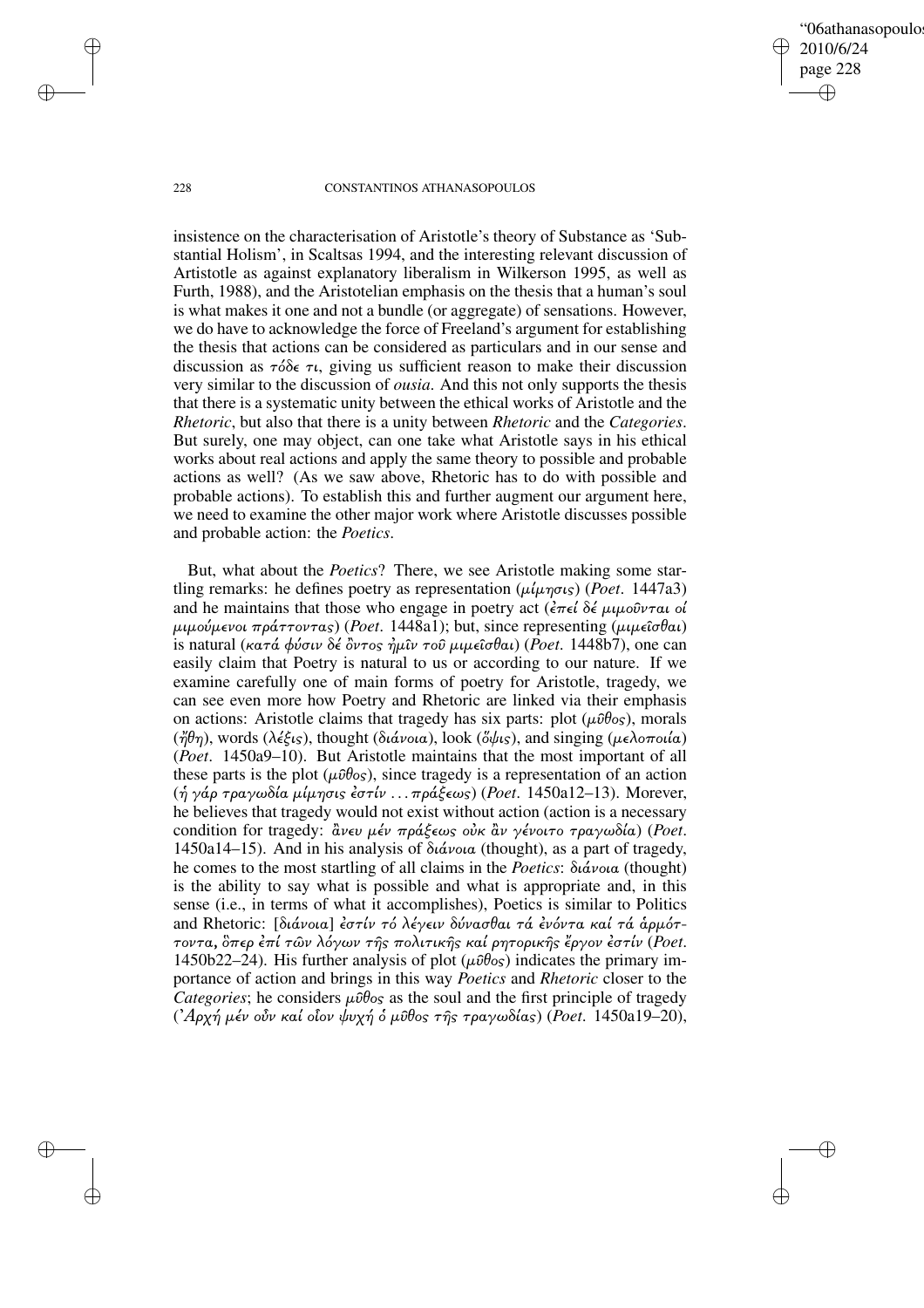✐

✐

✐

✐

2010/6/24 page 229 ✐ ✐

✐

✐

'06athanasopoulo

but also of all poetry, as in the case of the Homeric *Iliad* and *Odyssey* (they are not mainly concerned with one man, but with one main action — even in the case of Odysseus all irrelevant details of his life are omitted) (*Poet*. 1451a12–1451a18). In further analyzing the kind of action with which Poetry is concerned, it is evident that Poetry and Rhetoric come very close in terms of actions discussed: what a poet does is not to say what actually happened, but what is possible to have happened either most probably or by necessity (ού τό τά γενόμενα λέγειν, τούτο ποιητού έργον έστίν, άλλ' οία άν γένοιτο καί τά δυνατά κατά τό είκός ή τό άναγκαΐον) (Poet. 1451a18-19). So for Aristotle the difference between Poetry and History is exactly this: Poetry is something more philosophical and important, since Poetry gives general truths directing our attention to specific and particular aspects of actions and characters as envisaged by the poet, while History is concerned with describing and recording particular facts (διό καί φιλοσοφώτερον καί σπουδαιότερον ποίησις ἱστορίας ἐστίν ἡ μέν γάρ ποίησις μᾶλλον τά κα- $\theta$ όλου, ή δ' ίστορία τά καθ' έκαστον λέγει) (*Poet*. 1451b1–4). And Aristotle makes more clear the meaning of this 'καθόλου' (general truth), by insisting that this is a truth about what a certain type of man will do or say with his particular acts or words either probably or necessarily  $(\kappa a \theta \delta \lambda o \nu \ldots \tau \hat{\omega})$ ποίω τά ποῖα ἄττα συμβαίνει λέγειν ἤ πράττειν κατά τό εἱκός ἢ τό ἀναγκαον) (*Poet*. 1451b4–5). So, Aristotle concludes that the poet is a creator of stories, representations of actions (τόν ποιητήν μάλλον τῶν μύθων εἶναι ποιητήν . . . µιµεται τάς πράξεις) (*Poet*. 1451b9–10).

From the above discussion, it is evident that Aristotle discusses action in the *Rhetoric* and the *Poetics* in such a way that one can safely conclude that the theory of action in these two different works of Aristotle is the same, and does not also differ greatly from the discussion of action found primarily in the Ethics. But how far we can accept this? One thought that makes us apprehensive is that the aims associated in the discussion of action in the two works are rather different. In the *Rhetoric*, action is discussed in terms of what the rhetorician will discuss in a court of law or a public gathering. In the *Poetics*, action is discussed in terms of what the poet is trying to do when he/she creates a world where the action described is supposed to occur. So is the discussion of possible and probable action that is found in these two works the same? Knowing Aristotle's passion for systematicity and unity of thought one may be tempted to accept this easily and at face value. However, a more careful investigation reveals a far richer picture than the one easily accepted: even though action in both works has to do with possible and probable action, it differs greatly in terms of its description and categorisation, i.e., what kind of categories we can apply in describing action. In the *Rhetoric*, action is described and discussed in terms of the real world, i.e., what the rhetorician thinks is possible and probable (or even desired) in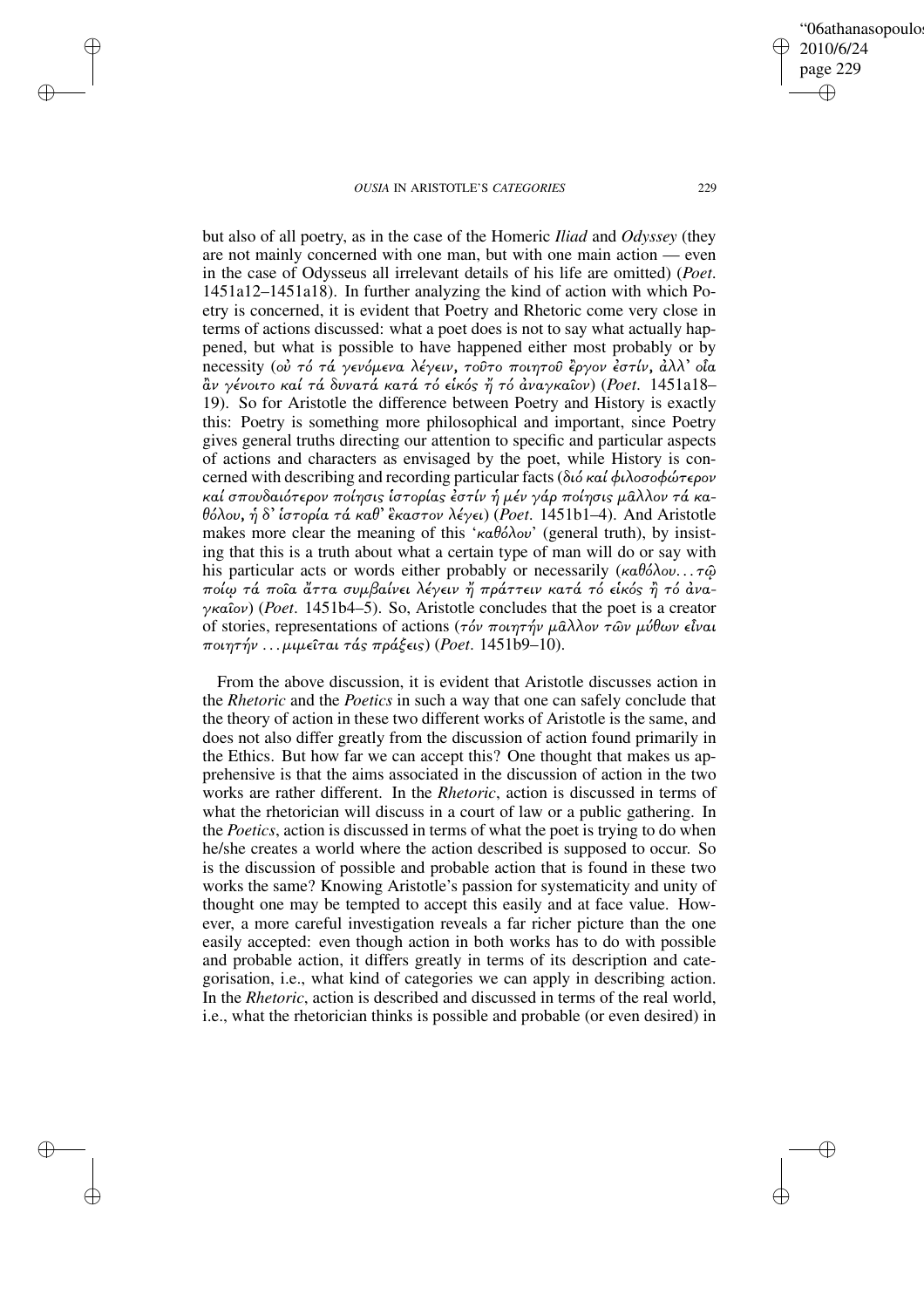'06athanasopoulo 2010/6/24 page 230 ✐ ✐

✐

✐

#### 230 CONSTANTINOS ATHANASOPOULOS

terms of the world within which both the rhetorician and the target audience live. However, in the *Poetics*, action is described and discussed in terms of the world that the poet wants to describe and create. In this way, the discussion of the possible and probable action in the *Rhetoric* resembles the way an engineer, let us say, thinks about action when he is drawing a bridge or a house. While in the *Poetics*, the discussion of possible and probable action is about the fictional action that the poet intends to create. The poet and the engineer may both think about the creation of a bridge, but the engineer is more committed to the metaphysics of the real world, which is a given and determined by natural boundaries and limitations, than the poet.

Let us see this important difference in more detail, taking into consideration the significant views of Mary Haight on 'conditional essences' in Aesthetics, as applied to Aristotle's and Kripke's views on essence (Haight 1991). (Note that I do not consider — and this is evident from my treatment of Putnam's views on this — what is known as 'Aristotelian essentialism' a proper interpretation of Aristotle's views on primary *ousia*; I shall discuss my view more on this after the discussion of Haight's views). Mary Haight's discussion is based on her conviction that an investigation into counterfactuals is important in our attempt to find out what words designate. Even though she agrees in this with Kripke, she nevertheless distances herself from his insistence that counterfactuals are only important here if they are ''non-fictional, literal, and explicitly hypothetical — like his favourite '*If Nixon had only given a sufficient bribe to Senator X, he could have gotten Carswell off*' or like a thought experiment in science" (Haight 1991, p. 49). She claims that for any general theory of language this condition is far too restrictive. She believes that fiction is counterfactual, but truth related; a successful metaphor is counterfactual but only if taken literally. This for Haight means that: 'What underlies all successful counterfactuals, I think, is some assumption that things fall into kinds according to their essences. That point was indeed first made about fiction by Aristotle' (ibid). The moral she tries to establish with her criticism of Kripke is exactly this: 'if we are interested in essences, we should study success and failure in counterfactuals of every sort, or we run the risk of narrowness' (ibid). To establish her criticism she supports the thesis that: 'Fictional worlds may be not only counterfactual but counterlogical, and yet keep their own kind of truth — one that seems to involve essences' and she provides the example of the Cheshire cat's disappearance in *Alice in Wonderland*: the grin remains to provide 'the Aristotelian differentia of a Cheshire Cat', since according to an earlier dialogue between the Duchess and Alice we learn that that is what Cheshire-cats do (and are): they grin. 'If it could shed its substance and keep just one attribute, wouldn't that attribute probably be the grin?' (Haight 1991, p. 50). This she finds is due to our way of thinking about language in general when we come to consider counterfactuals: "in the normal way even when we

✐

✐

✐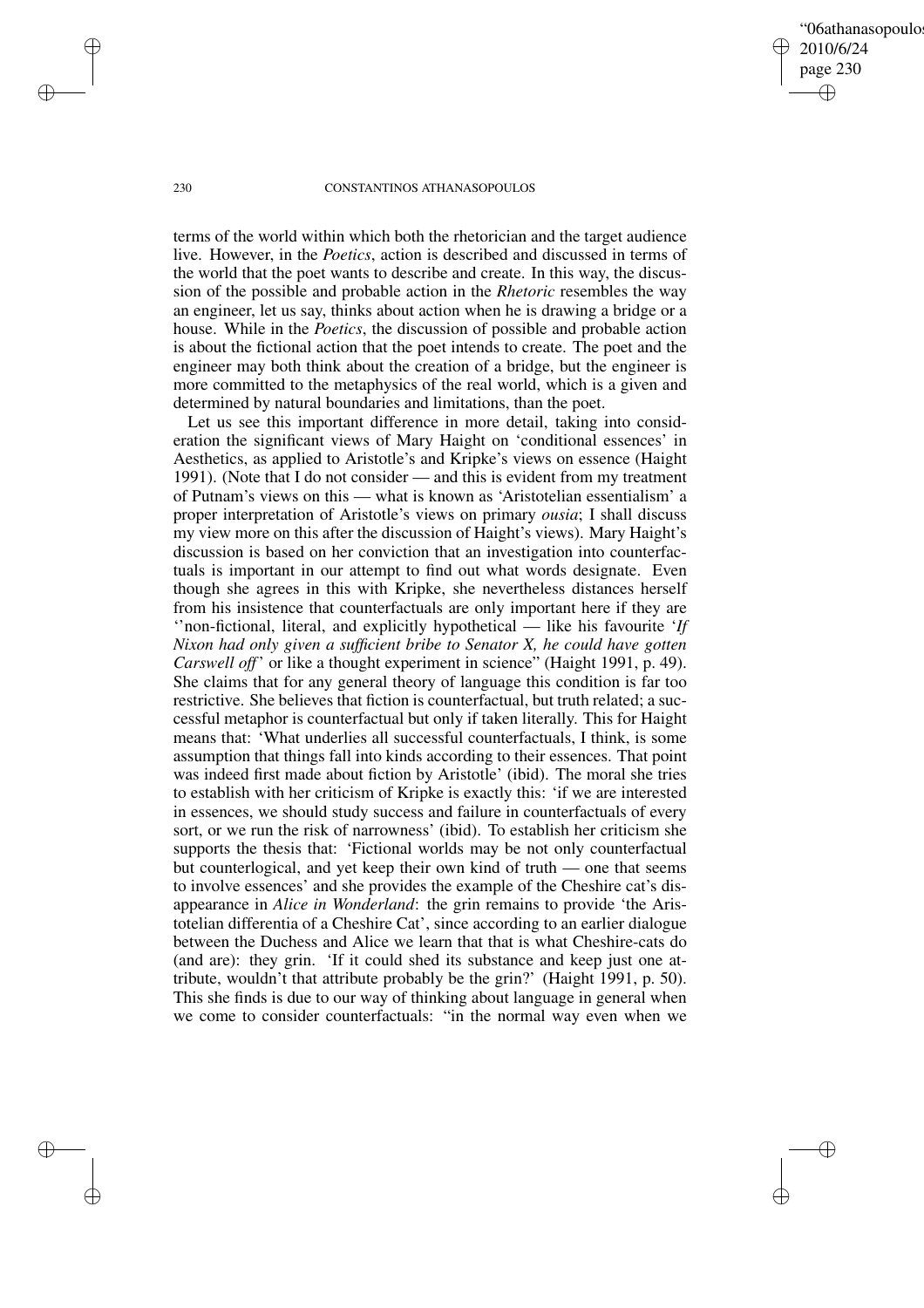✐

✐

✐

✐

think about Nixon (not to mention Cheshire Cats) or about whether if I drop this actual glass, it will break, our 'rules' about kinds are probabilistic; and we admit to not knowing all that may be relevant. As W.V.O. Quine puts it, our 'intuitive' (as opposed to our 'scientific') world-picture rests on ideas of similarity which are 'intrinsically muddy"' (ibid). What however, really interests us in Haight's interesting criticism on Kripke's essentialism is that she thinks that Kripke got his intuitions about essences and counterfactuals from Aristotle. In trying to decipher Aristotle's dictum about what is preferable when it comes to *poiesis*: 'that what is impossible but probable is better than what is improbable but possible' (Aristotle, *Poetics*, 1461 b27–28, as cited and discussed by Haight 1991, p. 51), Haight claims that 'he [Aristotle] maintains that even when probable, the impossible is (other things equal) a weakness. He does not seem to appreciate either multiple vision's inevitability or its advantages. He is, after all, the main ancestor of the real essentialists — that is, people who believe in real essences. For Aristotle, Nature rules: she orders things one determinate way, which is therefore the real way of all possible worlds. And if you believe that, of course multiple vision is less than ideal. Two rival views may tell us more than one, but they are possible only because they are incomplete. Again for Aristotle (I think) language — any form of representation, in fact — has as its telos the communication of truth, and the whole truth as far as possible. Documentary and fiction convey truth in different ways, but the goal is the same. Truly accurate language will therefore mirror a single coherent system, and allow no paradox.' (Haight 1991, p. 55). This is, I think, where I shall depart from Haight's reading of Aristotle's *Poetics*. I do agree with her that discussion of fictional characters and their actions can be in terms of essences ('conditional essences' in Haight's terminology) and discussion of counterfactuals is important in establishing the rational designation or determination of them: Aristotle himself states in the *Poetics* 1461b29–31 that 'τ'  $\partial \lambda$ ογα' or irrational are acceptable in poetry; contradictions in terms are allowed and sometimes may be praiseworthy in a work of poetry and sometimes it is acceptable for the irrational or unusual to occur ' $\pi a \rho \acute{a} \tau o \epsilon \acute{i} \kappa o \acute{s}$ '. But, I want to stress that a serious consideration of these 'conditional essences' does not make Aristotle an essentialist in his Metaphysics, since he could accept that these are *ousiai* but only in a secondary sense. In the primary sense of *ousia* (as outlined in the *Categories* and the *Metaphysics*, that we saw above) as "τὸ ὄν πολλαχῶς λέγεται" he states that language is not being: being can be described in many ways, but being *per se* is beyond the limits and the ways of language. With my interpretation in mind, Aristotle seems to come close to Quine and Wittgenstein, who stress the fact of the 'muddiness' of our (natural) language, when it comes to describe the world. So, Aristotle is far more mystical and cryptic than many commentators want him to be. But taking into consideration our above discussion, what can we make of his

'06athanasopoulo 2010/6/24 page 231 ✐ ✐

✐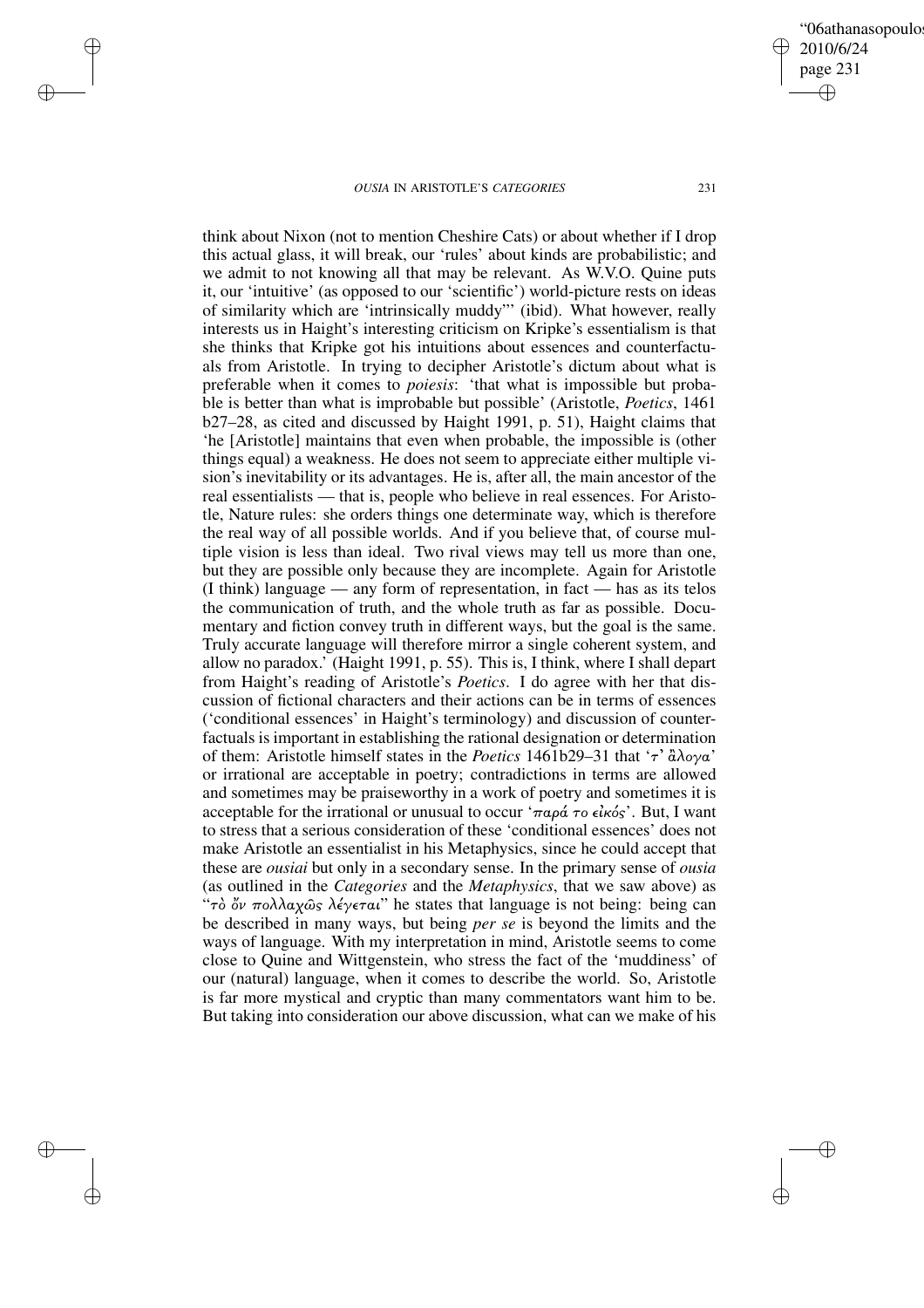'06athanasopoulo 2010/6/24 page 232 ✐ ✐

✐

✐

## 232 CONSTANTINOS ATHANASOPOULOS

✐

✐

✐

✐

views about action in the *Poetics*? Action in the *Poetics* is fictional action and determined in a way by the intentions of the poet; but it also is determined by this undetermined and undetermining characteristic of being: " $\tau\delta$  $\ddot{\phi}$ ν πολλαχώς λέγεται". So, even though it is different from the account of action in the *Rhetoric* (in the sense that in the *Rhetoric* it is about action as possible and probable in the real world and is related to and determined more by limitations in the real, naturalistic, world) and it is also different in its metaphysical categorisation (as closer to the secondary *ousia* in the sense of a type or general classification of being, since it is the type of action a character in the epic or the drama would do), it is similar to action in the *Rhetoric* in the sense of being related to the Being as undetermined and undetermining (even though in a lesser way than the action in the *Rhetoric*). The poet in describing a fictional action and the rhetorician in prescribing a real action are both taking action in the real world as relevant and important even though with different importance placed on this relevance (the poet places less importance on real world and the rhetorician far more). We should not however, regard the poet as not interested in this world. This would not only be a mistaken interpretation of the relevant Aristotelian passages but also of how Aristotle saw the function of both the rhetorician and the poet to be. Even though the world or Being places restrictions on the work of the rhetorician and the poet (restrictions which they have to respect), they are not bound by it in their creation of a world or a Being as it *should be*: and this the point of Aristotle's insistence in the *Poetics* that action and specifically ideal action (even an ideal action that it is impossible in this world or Being) is more important and praiseworthy than character making, Zeuxis is far superior poet to Polygnotus (see *Poetics*, 1450a15–18 and 1461b26–28). The poet and the rhetorician are both interested about specific aspects of actions in this world and of how to improve this world (and this is the meaning of the Aristotelian dictum: 'αίρετώτερον πιθανόν άδύνατον ή άπίθανον δυνατόν in *Poetics* 1461b27–28). This is why action is more important than character and action has less of a universal or general ('type') categorisation than character, thus making it be closer to  $\tau \delta \delta \epsilon \tau \mu$ : it is more difficult to change characters, but far more easier to change actions; and once actions are changed then characters are changed as well. In this way, the difference between history and poetry is further illuminated and enriched: history is less philosophical because it is interested in particular actions that have occurred but they can generate truths of limited universal applicability in terms of improvement of this world. The poet, being concerned primarily with improvement of this world in terms of the general truths generated by his work of art, is more philosophical, since actions as  $\tau \delta \delta \epsilon \tau \iota$  can guide him/her in the investigations of how to improve the world of Being, much in the same way as a philosopher studies the  $\tau \delta \delta \epsilon \tau \nu$  of the world to change and improve on it. So, even though Nature should be respected, it does not rule: what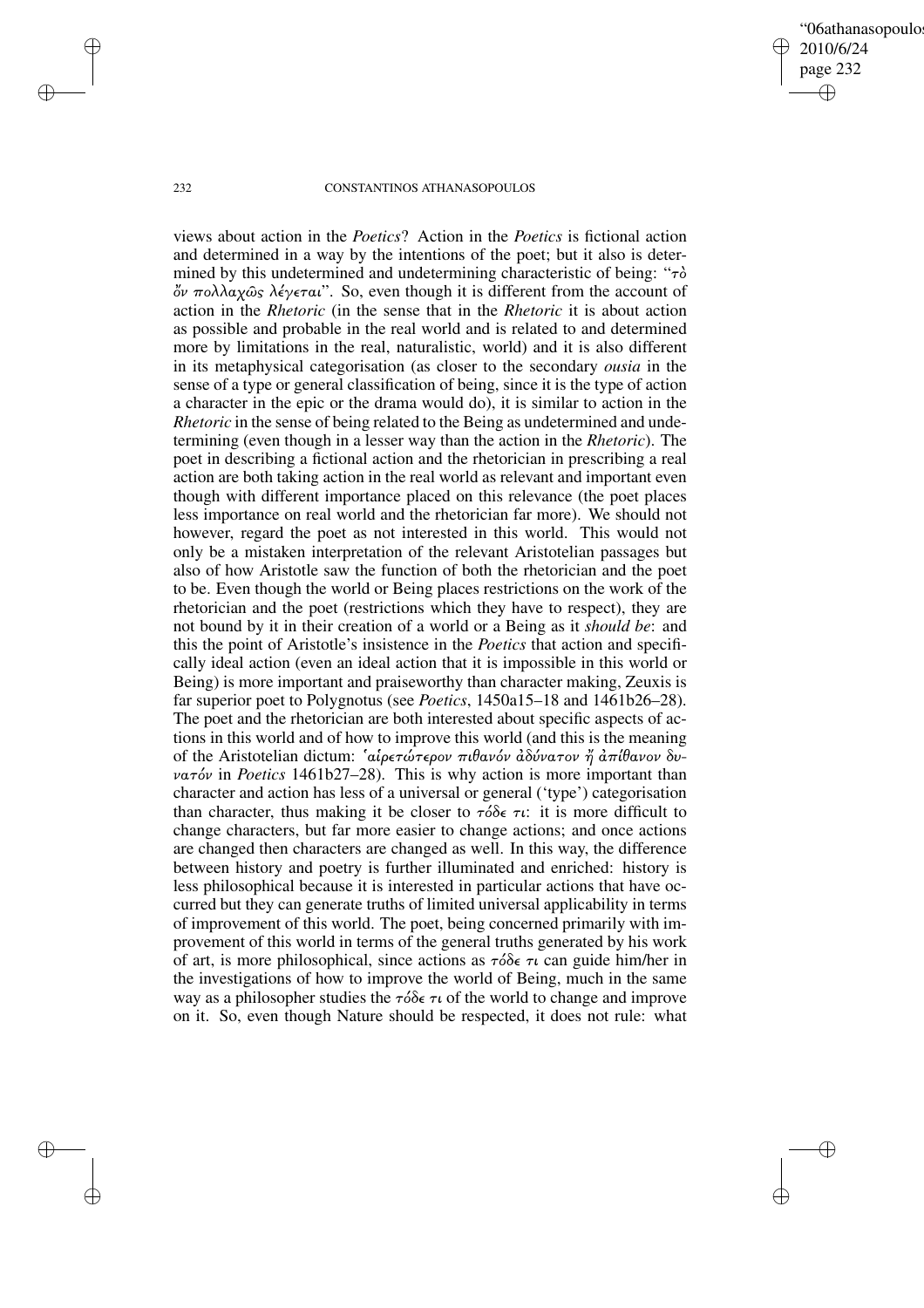✐

✐

#### *OUSIA* IN ARISTOTLE'S *CATEGORIES* 233

✐

✐

✐

✐

rules is the vision and genius of the poet and the rhetorician. In this way, both the poet and the rhetorician are interested in action as a  $\tau \delta \delta \epsilon \tau \iota$  specific and ideal action (even though with the poet being torn between  $\tau \delta \delta \epsilon \tau \nu$  of the real world and  $\tau \delta \delta \epsilon \tau \tau$  as the poet envisages it to be in the world he/she is creating).

From the above, we can see that action is Aristotle's first concern both in the *Rhetoric* and in the *Poetics*, much in the same way as *ousia* is his main concern in the *Categories* and the *Metaphysics*. As it is the case with *ousia*, action is the first concern of the rhetorician and the poet, it can receive categorizations, but in principle is beyond all categorizations as being concerned with what is possible or probable. It is this action that is closer to *ousia* than any other (actions that are what happened or what is going to happen are the concern of other sciences, as being something that is more clearly categorized and classified). This conceptual fluidity of both rhetorical and poetic action as well as *ousia* make these concepts similar in exegetic and interpretational terms, and I think can guide us further in terms of comprehending the meaning Aristotle wanted to give to them.

# 7. *Final Remarks and the Agreement between Plato and Aristotle*

In my above discussion of Aristotle's preferred view on *ousia*, as found in the *Categories*, I have claimed that there is an agreement between Plato and Aristotle in their theory about *ousia*. That Aristotle and Plato shared a common concept of what philosophy is in terms of *ousia* becomes quite evident by just comparing what Aristotle says about Philosophy or in his terminology 'First Philosophy' (φιλοσοφία πρώτη): it studies Being qua Being, i.e., what it is and what are its attributes (φιλοσοφία πρώτη [...] καί περί τοῦ ὄντος ή ὄν, ταύτης ἂν εἲη θεωρῆσαι, καί τί ἐστι καί τά ὑπάρχοντα ἤ ὂν in *Metaphysics*, 6, 1026a30–35) and Plato's insistence that when the soul studies its own Philosophy, it studies the always existent or Being ( $\epsilon \hat{i}$ s τήν φιλοσοφίαν αÙτÁς [. . .] çς συγγενής οÜσα [. . .] τù ¢εί ×ντι in *Republic*, 611e; see also *Def.* 414b–c: Φιλοσοφία της των όντων αεί επιστήμης όρεξις or Philosophy is the desire to know truly the always existent) (see further on this Reale 1980; Anton 1996). How far Aristotle and Plato agreed on the specifics of *ousia* however, is another matter. The debate on this point is more or less as ancient as the texts themselves. Both sides (those who believe that Aristotle was against Plato and those who believe that Plato and Aristotle had more in common than differences) have many and formidable proponents: ancient commentators, such as Diogenes Laertius (c. 200 AD), perhaps the most authoritative biographer of many intellectuals and political men of ancient Greece, claimed that Aristotle was the most genuine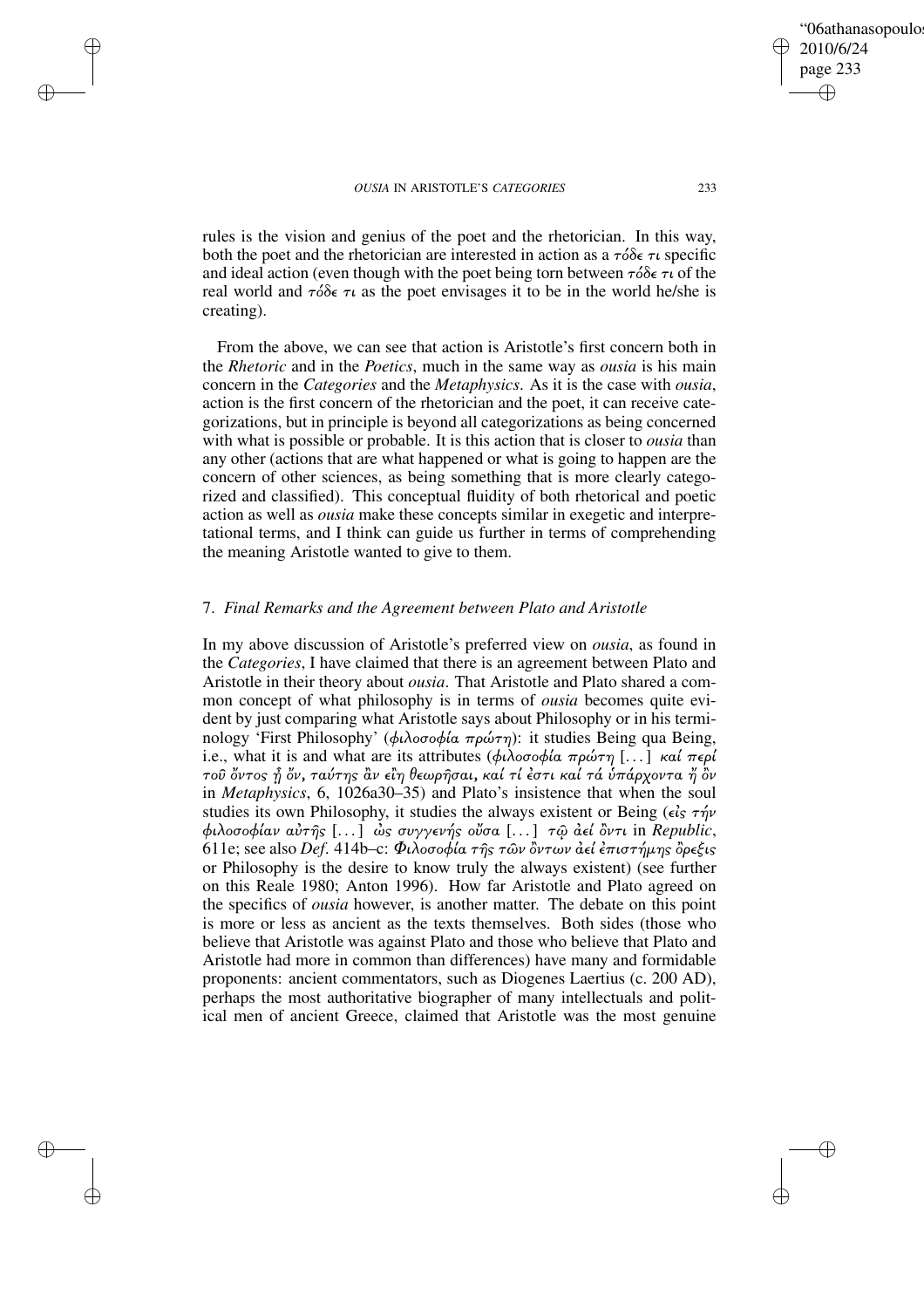'06athanasopoulo 2010/6/24 page 234 ✐ ✐

✐

✐

## 234 CONSTANTINOS ATHANASOPOULOS

disciple of Plato (*Lives of Eminent Philosophers*, V, 1, 6), and famous Platonists and Neo-Platonists, such as Alcinous (*Handbook of Platonism*) and Porphyry (*On the Return of the Soul*; *On Plato and Aristotle being adherents of the same School*) as well as Aristotelians such as Aristocles (teacher of Alexander of Aphrodisias) also claimed this (Gerson 2005; Dillon 1993, 1981; Glucker 1978; Cherniss 1944). Of course the other side has also important ancient commentators claiming that this is either a distortion of Plato or Aristotle. For example, the Platonist Atticus (c. 200 AD) wrote a treatise against the adherents of the supposed agreement between Aristotle and Plato (Gerson 2005; Dillon 1993, 1981). But in modern and contemporary interpretation a significant majority believes that Plato and Aristotle had very little in common and/or that Aristotle failed to understand the meaning of many of the platonic positions (see the Foreword in Cherniss 1944, for many significant names in the history of philosophy, such as Hegel, Trendelenburg, Natorp etc.). Of course there are others such as Merlan, Gerson, Reale, Chronis, Evangeliou and Karamanolis, who claim that Aristotle continued the agenda of the Academy and followed the Academicians even in the formulation of the *Categories* themselves (Merlan 1967; Gerson 2005; Reale 1980; Chronis 1975; Evangeliou 1988; Karamanolis 2006).

One major concern that makes interpreters think that Aristotle is quite different from Plato on the issue of *ousia* and the categories is his alleged 'empiricism', which is at opposite ends to Plato's also alleged 'rationalism'. One of the most important interpreters of Aristotle, who argued for such an empiricist approach to the work of Aristotle, is Jaeger, who claimed that Aristotle, especially in his biological works, became an empiricist in his attempt to disentangle himself from the rationalist metaphysics and epistemology of his teacher, Plato (in Jaeger 1948, pp. 337–41). John Anton however, has claimed that this 'empiricist' interpretation of Aristotle is due to the influence of Kant's rationalist categorical theory mainly on the Germanic and Anglo American interpreters of Aristotle, and that it has nothing to do with the Aristotelian text or with any plausible interpretation of the Aristotelian corpus: 'Given the early rationalist metaphysics of Kant, Aristotle cannot be other than an empiricist' (Anton 1996, p. 210; see also Rijk 2002, pp. 361– 368).

The issue of the agreement between Aristotle and Plato in terms of their account of *ousia* and of their theories of categories is not going to meet its final answer here. It is worthwhile, however, to close our investigation with a very interesting moral from the relevant discussions in the late Byzantine and early Renaissance Era. In the middle of  $15<sup>th</sup>$  century, Georgios Gemistos or Plethon, a famous Greek scholar, who was named by many Renaissance intellectuals as 'the most wise Hellene' and was considered an authority on Plato from his Platonist lectures in Northern Italy during his visit while at the Councils of Ferrara and Florence (1438–9), made a significant contribution

✐

✐

✐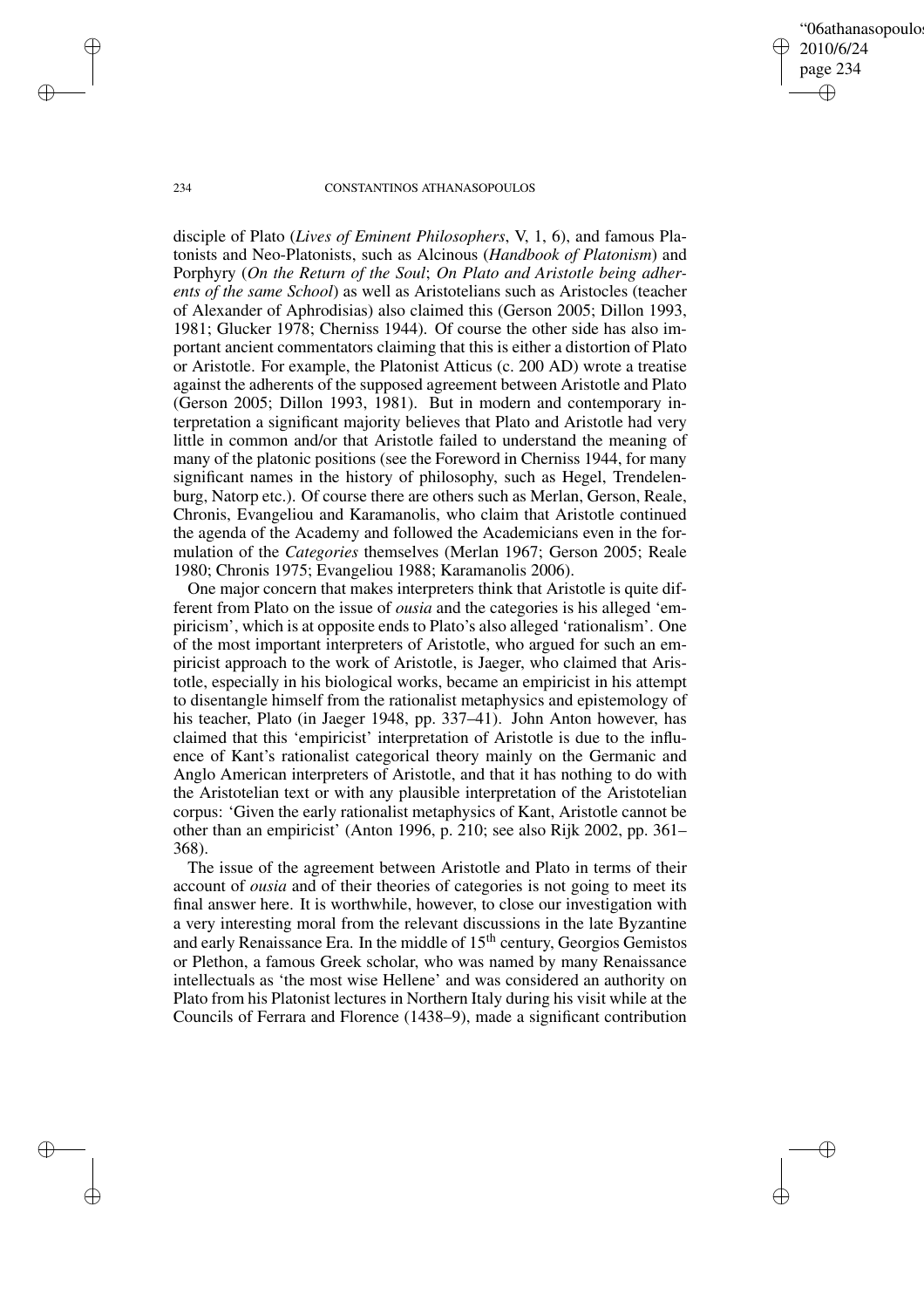✐

✐

✐

✐

in history of philosophy. Gemistos, living in the Byzantine Peloponnese for most of his life (the city of Mistra), wrote an extremely important text for the development of European Renaissance (and Humanism and Platonism in particular), a treatise, known as *De Differentiis*, or *On the Differences of Aristotle from Plato*.

This text is quite important in the history of philosophy, because it was written having as an aim the reversal of the intellectual climate in Europe, which up to this time was dominated by Aristotelianism, and turn it to Platonism.

During his stay at Italy, Georgios Gemistos realized that scholarship in Platonic texts was very poor in Western Europe and that even the Medieval Latin translations of the Aristotelian corpus and the commentaries themselves were too much influenced by Averroes and the poor translations, which were provided to the Latins via the Arabs by a group of Byzantine Syrian translators with little philosophical training (O'Leary 1949). In this polemical text, he argued that Aristotle misunderstood many passages from the Platonic works, and that the Aristotelian theory of *ousia* and the categories (and of many other topics, such as of ethics and political philosophy, epistemology and science, logic and metaphysics, theology and theory of mind) was inferior to Plato's. His critique had such an enormous influence (leading to a rapid growth of the arts and sciences in the early Renaissance), because it was based on deep knowledge of all the surviving original works in the Byzantine Platonic and Aristotelian Corpus (as well as many other treatises on sciences, such as Physics, Astronomy, Chemistry, Medicine and Geography — it is important to note here that through Gemistos and his student Bessarion, who later became a Cardinal and twice a candidate for the throne of the Pope, the West heard lectures for the first time on the texts of the famous Ancient geographer Strabo, whose ideas were used for the discovery of America by Amerigo Vespucci and Christopher Columbus). This corpus was not available in the West before this date and it was far more reliable than the small number of translated works that were the Western corpus up to that time (d'Alverny 1982; Dod 1982). In addition to the problem of the scarcity of the original Greek texts in the West, there were also the many problems of Arabic pseudo-Aristotelian works and other *spuria*, which made any authoritative commentary on the Aristotelian works till about the beginning of the Renaissance a real guesswork (Williams 1995). Gemistos' grandiose attack on Aristotelian theory however, met an adequate answer in the form of the response of a less famous Byzantine Aristotelian, who wrote against such a 'blasphemy against Aristotle'.

The Byzantine scholar was George Scholarios, ca. 1400–1472, who later became a monk and was appointed in 1454 by the Turks as a Patriarch of Constantinople, with the name of Gennadios II (not long after they executed

✐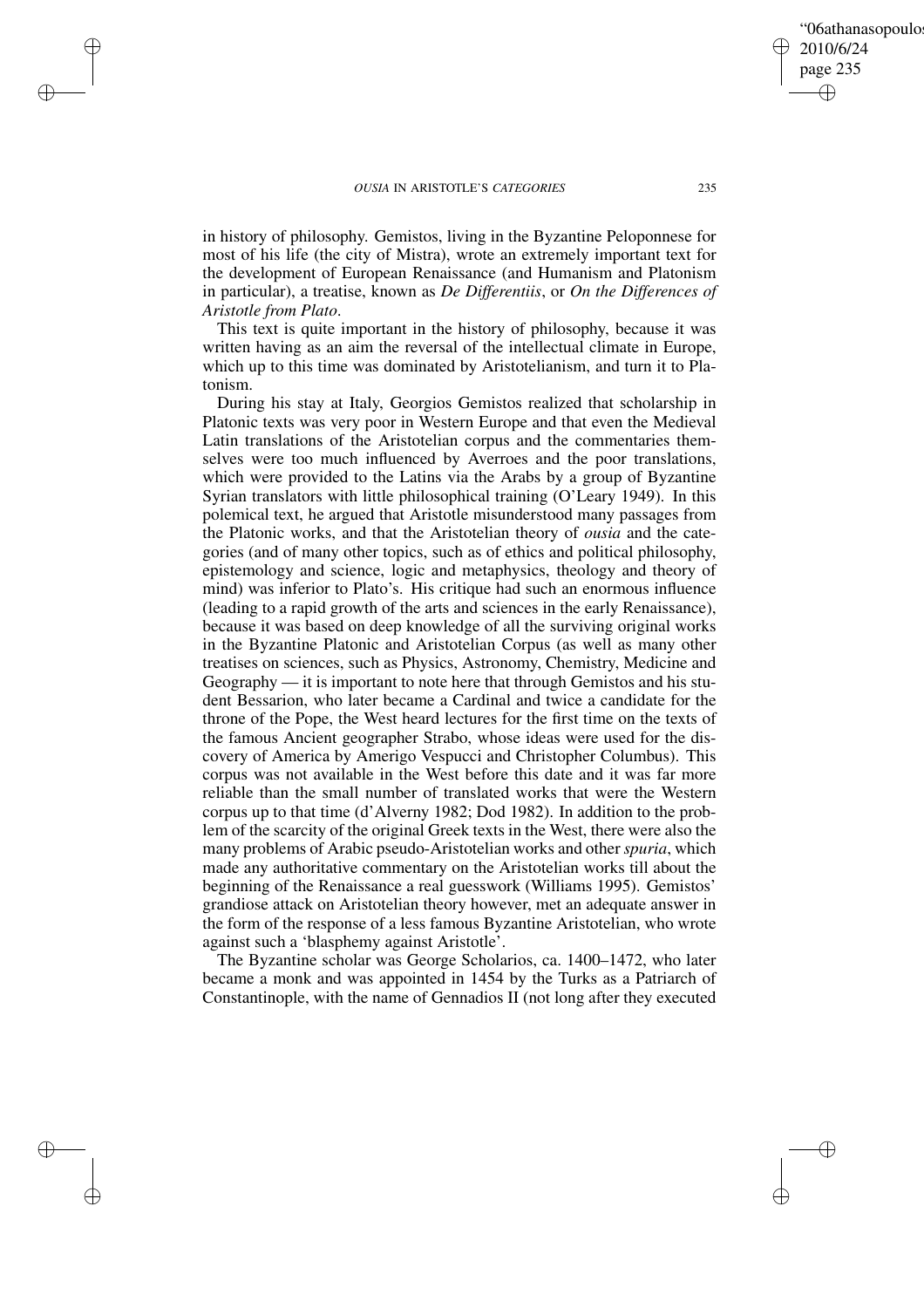# '06athanasopoulo 2010/6/24 page 236 ✐ ✐

✐

✐

#### 236 CONSTANTINOS ATHANASOPOULOS

the previous Patriarch, Athanasius II, during their sacking of Constantinople in 1453).

In this text (*De Differentiis*), Gemistos starts his discussion by naming the Arab Averroes as the main reason for the misinterpretation of Platonic and Aristotelian texts that he saw during his visit in Italy. He, on the other hand, believes that careful attention must be paid to the texts themselves, and he proclaims that he will show the superiority of Plato over his confused student, Aristotle, based only on the relevant texts (Woodhouse 1986, p. 192). We will not be concerned here with the various points he raises, but what is of particular interest for us is his insistence on the Aristotelian use of  $δ<sub>μωννμ</sub>ία$  or equivocity to describe being. Aristotle himself starts his work *Categories* from the discussion of what is called homonymy (equivocation) or еώνυµα λέγεται (*Categ*. 1, 1a1–12). Gemistos claims that in Aristotle's way of discussing homonymy or equivocation in the *Metaphysics* and the *Categories*, he denies that all things that exist have as their single source of being one Being (Woodhouse 1986, pp. 194–5). In order to ascertain exactly what Gemistos claims here it is useful to see what Aristotle claims in the *Categories* about *homonyma*: Aristotle claims at the start of the *Categories* that *homonyma* are called the things that have only their name as common, while their definition according to their *ousia* being different (λόγος της οὐσίας  $\zeta \tau \epsilon \rho_{\text{O}}(s)$ , and he gives the example of animal: both a man and a picture of an animal may be called 'animal' but they are not the same according to their *ousia*). Actually Gemistos also accuses Aristotle of being self-contradictory, when later on in the *Categories* (2a11–19), he accepts that *ousia* is in the primary sense the basis of all beings. Gemistos also observes that in Aristotle's theory the universal is inferior to the particular in terms of *ousia* (since only the  $\tau \delta \delta \epsilon$  can be ousia in the primary sense); however, this means that the universal would have less being than the particular, and this for Gemistos is unacceptable, since Aristotle seems here to confuse the meaning of the universals as collectives and as something beyond this: "For if 'every man' is no different from 'all men', and 'all men' are no different from 'all men taken individually', except only in being understood collectively and severally, then how could it make sense for men individually to be superior substances to 'every man' and possess more being, unless it made sense to take the former term severally and the latter collectively?" (Woodhouse 1986, p. 196).

Scholarios, in his defence of Aristotle, starts by remarking that what we have of Aristotle's theory is only brief notes from students, and that makes interpreting him a rather difficult task; however, we should attempt to interpret and comment upon his theories, because only in this way we can come close to the truth about his teachings at the Lyceum. It is important to note two main points about Scholarios' reply: Scholarios believes that neither

✐

✐

✐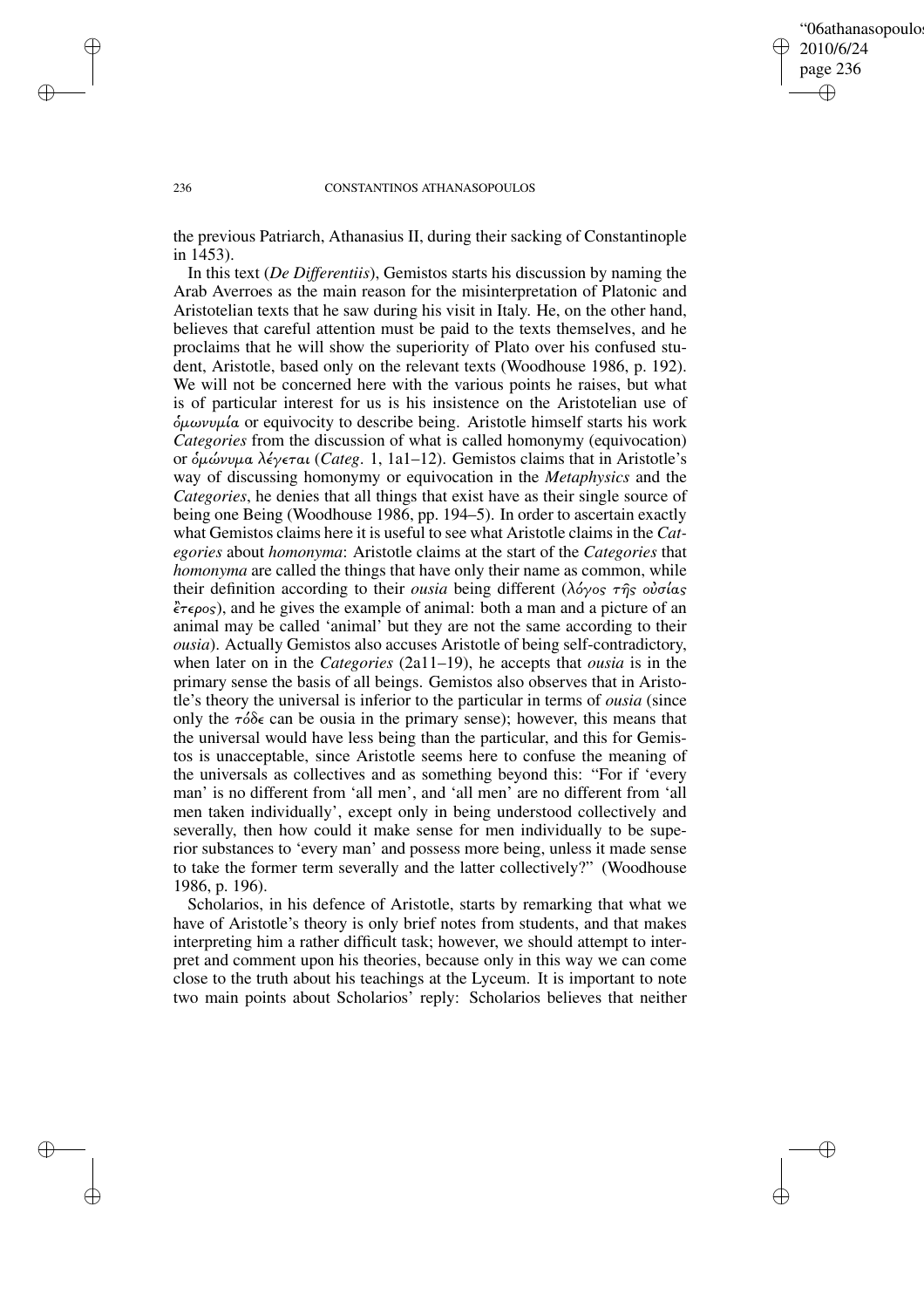✐

✐

✐

✐

Plato nor Aristotle have grasped the truth that is revealed through Christianity, even though he thinks that they came close, with Aristotle coming more close to it than Plato; it is also important to note that Scholarios, in his reply to Gemistos, makes far more detailed comments and precise references to the original works than Gemistos. Scholarios wrote the reply about four years after Gemistos circulated his work in Greece and Italy. Scholarios sent this work first to Markos Eugenikos (who was an important Byzantine philosopher and theologian of high calibre, was a student of Gemistos — as both Scholarios and Bessarion — and he participated as well in the Councils of Ferrara/Florentia taking a very hard Orthodox anti-Unionist line) and he addressed it to the Byzantine Ruler of Peloponnesos, Constantinos Palaiologos (who was his friend from the time of the Councils of Ferrar/Florence, being a brother of the Emperor, and who later became himself Emperor and was killed defending Constantinople from the Turks in 1452). In his reply, he discusses in detail Gemistos' text. Here however, we shall focus on what he says about Gemistos' thesis on the *Categories* (about *homonyma* and *ousia*). Scholarios attacks here the consequence of Gemistos'suggestion of applying the same predicate to different kinds of subjects in a univocal sense. Scholarios claims that in Aristotle we can also find a third form of predication: analogical, which is neither univocal nor equivocal (see in relation to this issue Metaphysics T; Owens 1951, pp. 251–266; Brentano 1975, pp. 49–148). An example of this is the word 'medical' to describe either a book or an instrument. 'Being' can be applied analogically to both *ousia* and accidents in the same way. In this way, logic corresponds to metaphysics, but in a much more complex and subtle way than previously thought: 'The logical character of things corresponds to the character of their being' (Woodhouse 1986, p. 252). This however, for Scholarios does not mean that the correspondence is only in terms of being existing univocally or equivocally. The analogical existence of being brings a far more rich and complex metaphysical and logical picture of the world at hand: 'If the first cause of all things is sufficient, once and for all, to produce everything that shares with it the common characteristic of having unlimited potentiality, then what need is there for common being?' This forces upon Aristotle the choice of denying the recognition of Being as a genus and univocal, and allows him to recognise that Being can be both described in many ways and be inseparable from particular beings. A consequence of Plethon's lack of recognition of the three forms of predication that Aristotle uses led him to fail to recognise that for Aristotle the universals are simply abstractions made by the human mind. They cannot be substances, nor sources of being nor even separate from particulars, and whatever existence they have as separate from particulars they owe it to a logical distinction. The particular has more *ousia* than the universal, since even though both can be said to exist (analogically) the one really has an *ousia* and the other is only an abstraction of it. In the above

'06athanasopoulo 2010/6/24 page 237 ✐ ✐

✐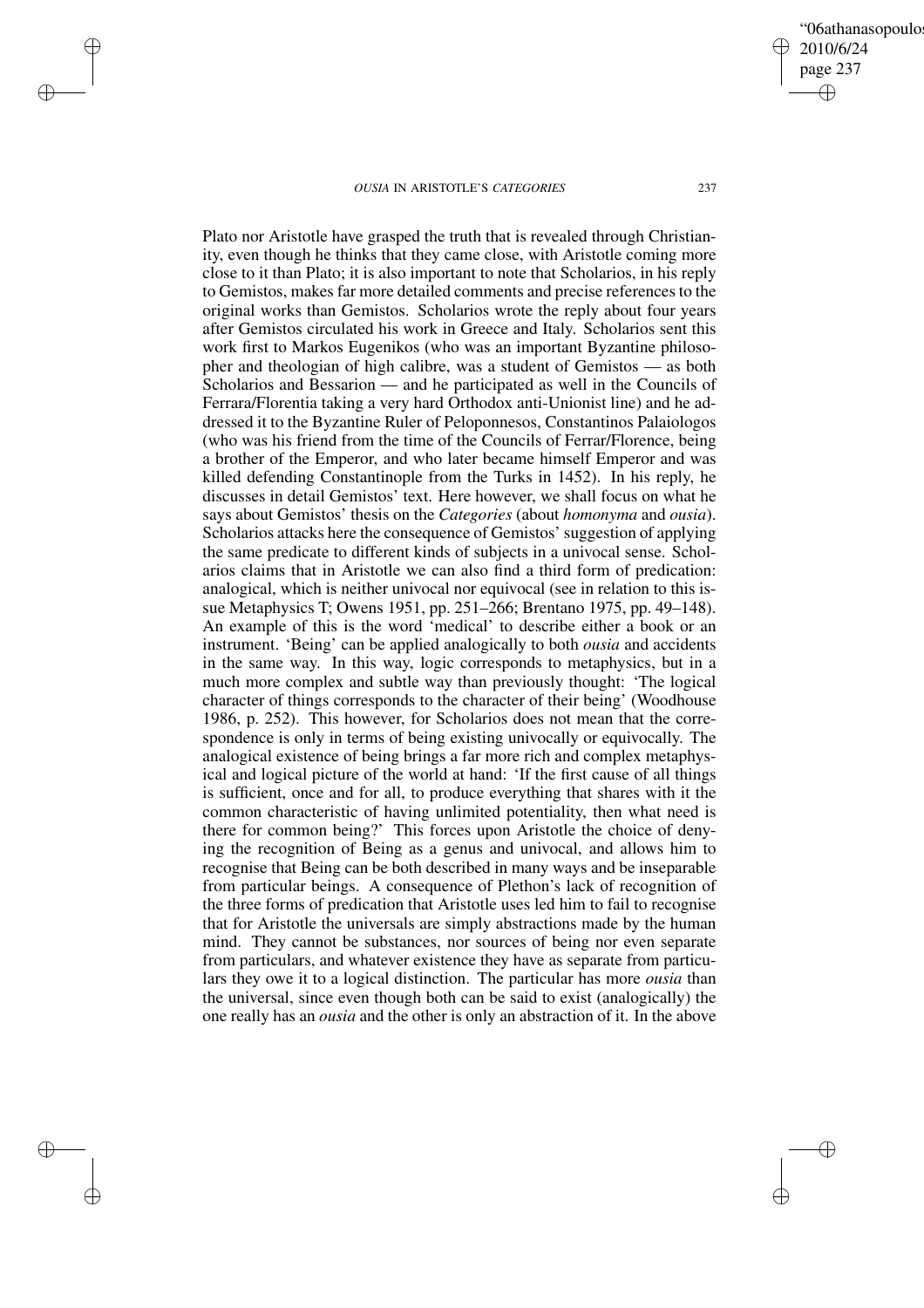'06athanasopoulo 2010/6/24 page 238 ✐ ✐

✐

✐

#### 238 CONSTANTINOS ATHANASOPOULOS

cited Gemistos' text 'all men' and 'every man' are just two names for the same thing. What the comparison should be is between 'every man' and 'man', since 'man' is what is the true universal here. The particular in this interpretation of Aristotle is nothing else but the 'species itself embodied in its individuating characteristics' (Woodhouse 1986, p. 254). In this way, the individual becomes superior to the universal, because the universal is contained in it and it has actual, and not only potential existence. Knowledge in terms of the universal is superior to knowledge of the particular, since the particular depends too much upon sensation; but this has nothing to do with an association of knowledge to its subject-matter: the particular is the cause (in existential terms) of the universal, since the particular is a reality and the universal is only a concept and this (Scholarios finds) goes along with the story of creation by the Christian God, since the creation of Adam meant *ipso facto* the creation of 'man' (Woodhouse 1986, p. 254).

Scholarios' response to Gemistos' criticism enriches the commentary on the Categories and the Metaphysics in many significant ways. Perhaps the most significant for our purposes is his insistence on the analogical predication and its use in the Aristotelian metaphysics and epistemology. This not only solves many mysteries in Aristotle's system, but also explains the Aristotelian discussion of Simonides' dictum at the start of *Metaphysics* that there is a certain knowledge and metaphysics that can be only God's privilege: θεός ἂν μόνος τοῦτ' ἒχει γέρας (Metaphysics A, 982ab31-32). According to Aristotle, we can have knowledge only analogically of what God can have knowledge of, never univocally nor equivocally (*Met*. A, 982b29– 983a24; see further on this the discussion of Theourgia-Demiourgia and other Neo-platonic themes in Byzantine Philosophy in Anton 2000, pp. 189– 292).

From the exchange of these two learned Byzantine men we can ascertain two main points of interest to us: a) the Aristotelian corpus and its Commentary available to the Byzantines was far richer than the one existent in the West at that time and b) the Aristotelian theory (as evidenced by Scholarios' response) is far more complex and systematic than the one presented by Medieval and post-Medieval commentary (see further on this Anton 2000, pp. 189–292). The Aristotelian theory present in the *Categories* and in *Metaphysics*is connected to the theory of the *Politics*, the *De Anima* and the *Ethics* in many ways and at many levels. To present it in simplistic terms in order to find an easy target is not fair to its richness nor exegetically useful: at the end it is not Aristotle's theory, that is presented at the end of analysis or criticism, but a much watered down version of it, that it does not help us realise what exactly was the meaning and the systematic value of his contribution in the history of philosophy.

✐

✐

✐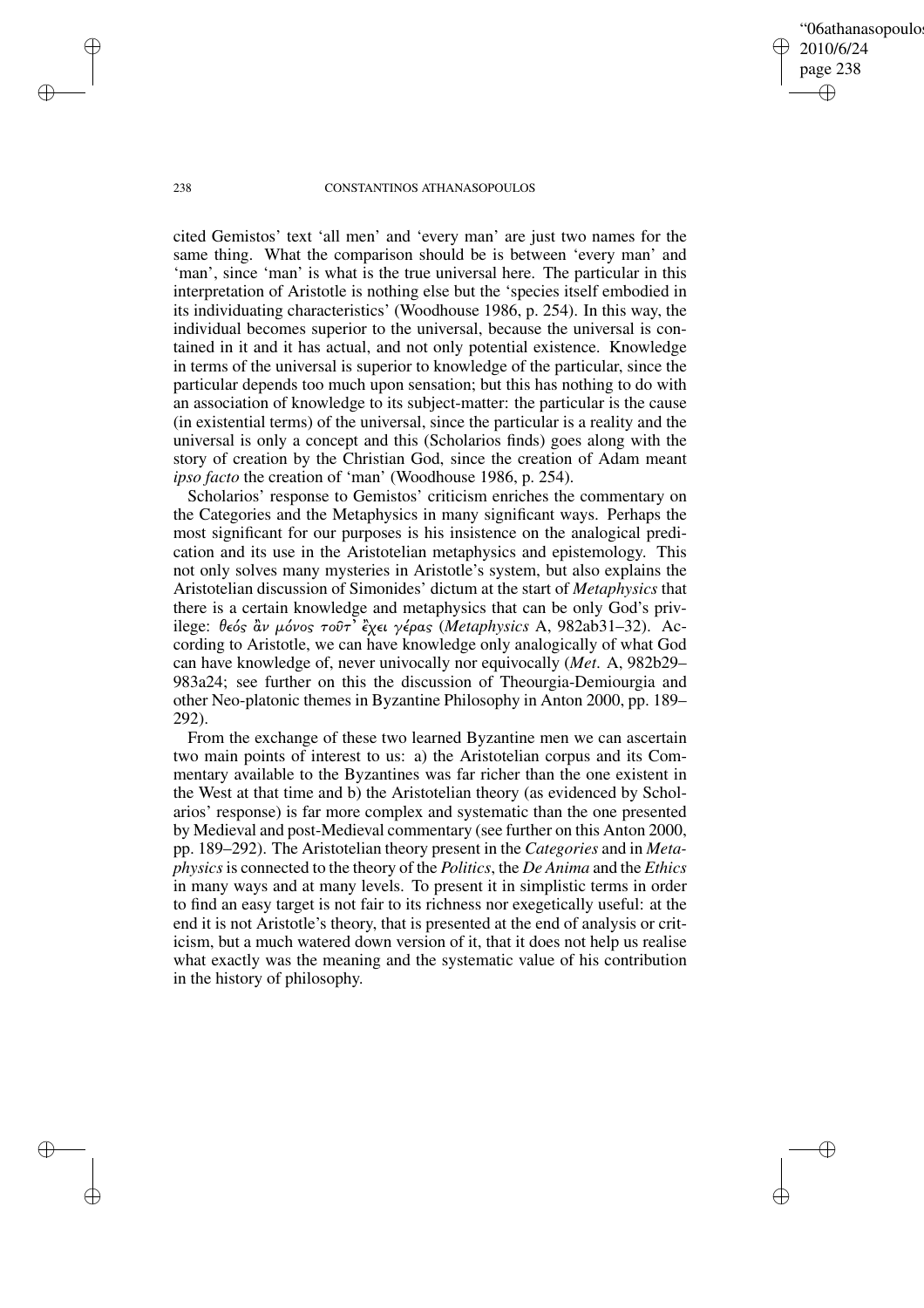✐

✐

✐

✐

From our own discussion, we saw that the theory about *ousia* presented in the *Categories* can be seen as consistent with the discussion of *ousia* presented in the *Metaphysics*, and that the Aristotelian theory of action can complement our understanding of it: action in the *Rhetoric* and the *Poetics* provides the link between humans and the world in terms of *ousia*. This also brings Platonic and Aristotelian theory of *ousia* even closer: Plato's *Republic* insists that  $\epsilon \pi i \sigma \tau \eta \mu \eta$  (true knowledge) is related to  $\delta \nu$  (being) and  $\dot{\alpha} \gamma \nu \omega \sigma \alpha$ (ignorance) to  $\mu \dot{\eta} \ddot{\delta} \nu$  (not being), and this is coming very close to Aristotle's insistence in the *Rhetoric* and the *Poetics* (but also the theory of analogical epistemology in the *Metaphysics* Θ and Aristotle's discussion of Simonides' dictum in *Metaphysics* A) that the action that has not yet come about cannot be known, but only proposed through *Rhetoric* and expressed by *Poetry*, since it is its inexistence which makes it unknowable (see Anscombe's discussion of the relevant Platonic passages in Anscombe 1993). We also saw that the theory of the *Categories* makes both an ontological and a logical claim about *ousia* (and this is in agreement with Porphyry's interpretation of it, as well as Brentano's and other important commentator's appreciation of it; see further details on this Anton 1996, pp. 215–236; Evangeliou 1988, pp. 60–66; Sorabji 2004, pp. 5–12; Brentano 1975, pp. 49–148).

Of course there are many aspects in the above discussion, which we could not even mention here. It is clear that a more detailed exegesis is necessary, which shall examine and comment on a more unified theory of *ousia*, as found in the Aristotelian corpus. A moral from our investigation however, is that a fragmented examination of the Aristotelian theory of *ousia* (found in a partial reading of the Aristotelian corpus, which has led many even contemporary — commentators to the identification of all *ousia* with *essence* or *substance*) is a bad and misleading interpretation of Aristotle's theory. As stated at the beginning of our investigation, the topic is perhaps the most widely discussed in the history of philosophy and led to a wide variety of interpretations and conflicting evaluations of the significance of the Aristotelian theory of *ousia*. However, what we attempted here is only to prove that the topic is still interesting for contemporary discussions in Logic, Metaphysics, Epistemology, Rhetoric and Aesthetics. The hope is that perhaps now we should be a little bit more careful and wise in our contemporary discussions of this extremely rich and complex theory of *ousia*. 1

'06athanasopoulo

2010/6/24 page 239

✐

✐

✐

 $1$ I have received valuable comments from the participants in the Cambridge DPMMS Seminar on Logic and Rhetoric, organised by Prof. Thomas Forster at the Centre for Mathematical Sciences, Cambridge, October 2006. I am also grateful to Mary Haight and Pat Shaw (Department of Philosophy, U. of Glasgow) for their detailed suggestions on both form and content and their constructive criticism.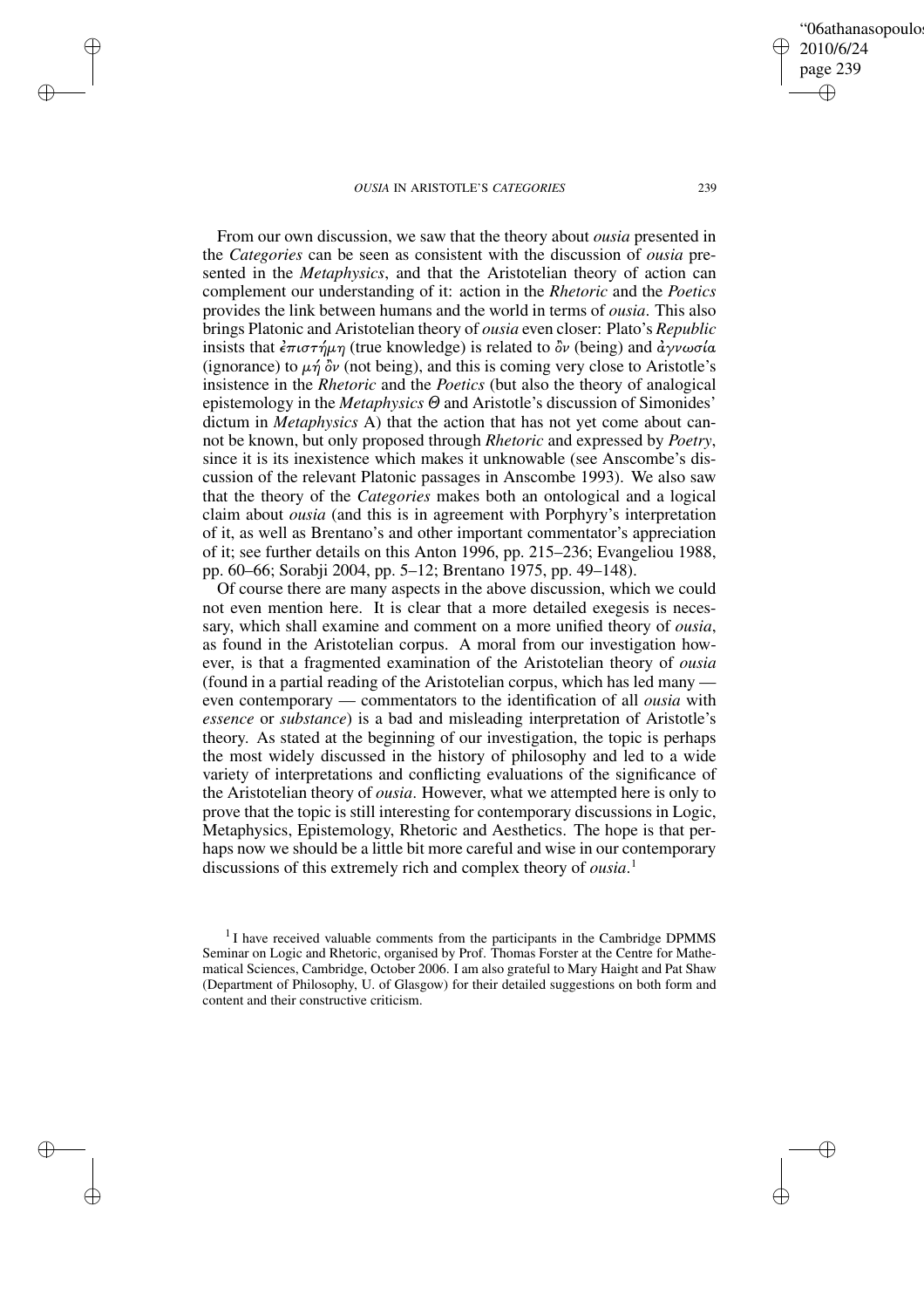✐

✐

#### 240 CONSTANTINOS ATHANASOPOULOS

Director of Distance Learning Institute for Orthodox Christian Studies, Cambridge, and Associate Lecturer in Philosophy, Open University (Scotland) United Kingdom E-mail: ca356@cam.ac.uk

# REFERENCES

- Ackrill, L.J., *Aristotle's Categories and De Interpretatione*, Oxford: OUP, 1971 (1963).
- Anscombe, Elizabeth, 'The origin of Plato's theory of forms', in R.W. Sharples, ed., *Modern Thinkers and Ancient Thinkers*, London, University College Press, 1993, pp. 90–98.
- Anton, John, ed., *Categories and Experience*, Dowling College Press, Oakdale N.Y., 1996.
- Anton, John, ed., *Archetypal Principles and Hierarchies: Essays on Neoplatonic Themes*, Global Publ.-Binghamton University, Binghamton N.Y., 2000.
- Boetii, *Liber de Persona et duabus Naturis*, in J.-P., Migne, ed., *Patrologiae Latina*, Vol. LXIV, Paris 1891.
- Brentano, Franz, *On the Several Senses of Being in Aristotle*, transl. Rolf George, Berkeley, University of California Press, 1975.
- Cherniss, Harold, *Aristotle's Criticism of Plato and the Academy*, Baltimore, Johns Hopkins Press, 1944.
- Chronis, Nicholaos, Το πρόβληµα των κατηγοριών εν τη φιλοσοφία του Αριστοτέλους, Athens: University of Athens, 1975.
- Copi, Irving M., 'Essence and Accident' in J. Moravcsik 1968, pp. 149–166 (first published in *Journal of Philosophy*, LI (1954), pp. 706–19).
- d'Alverny, M.-T., 'Translations and Translators', in R.L. Benson, G. Constable and C.D. Lanham (eds), *Renaissance and Renewal in the Twelfth Century*, Cambridge, MA: Harvard University Press, 1982, 421–62.
- Dancy, R., 'On Some of Aristotle's First Thoughts about Substance', *Philosophical Review* 84 (1975), pp. 338–73.
- Dewey, John, *Logic: The Theory of Inquiry*, Henry Holt, New York, 1938.
- Dillon, J.M., *The Handbook of Platonism*, Clarendon Press, Oxford, 1993.

Dod, B.G., 'Aristoteles Latinus', in N. Kretzmann, A. Kenny and J. Pinborg (eds), *The Cambridge History of Later Medieval Philosophy*, Cambridge: Cambridge University Press, 1982, 45–79.

Evangeliou, Christos, *Aristotle's Categories and Porphyry*, E.J. Brill, Leiden, 1988.

✐

✐

✐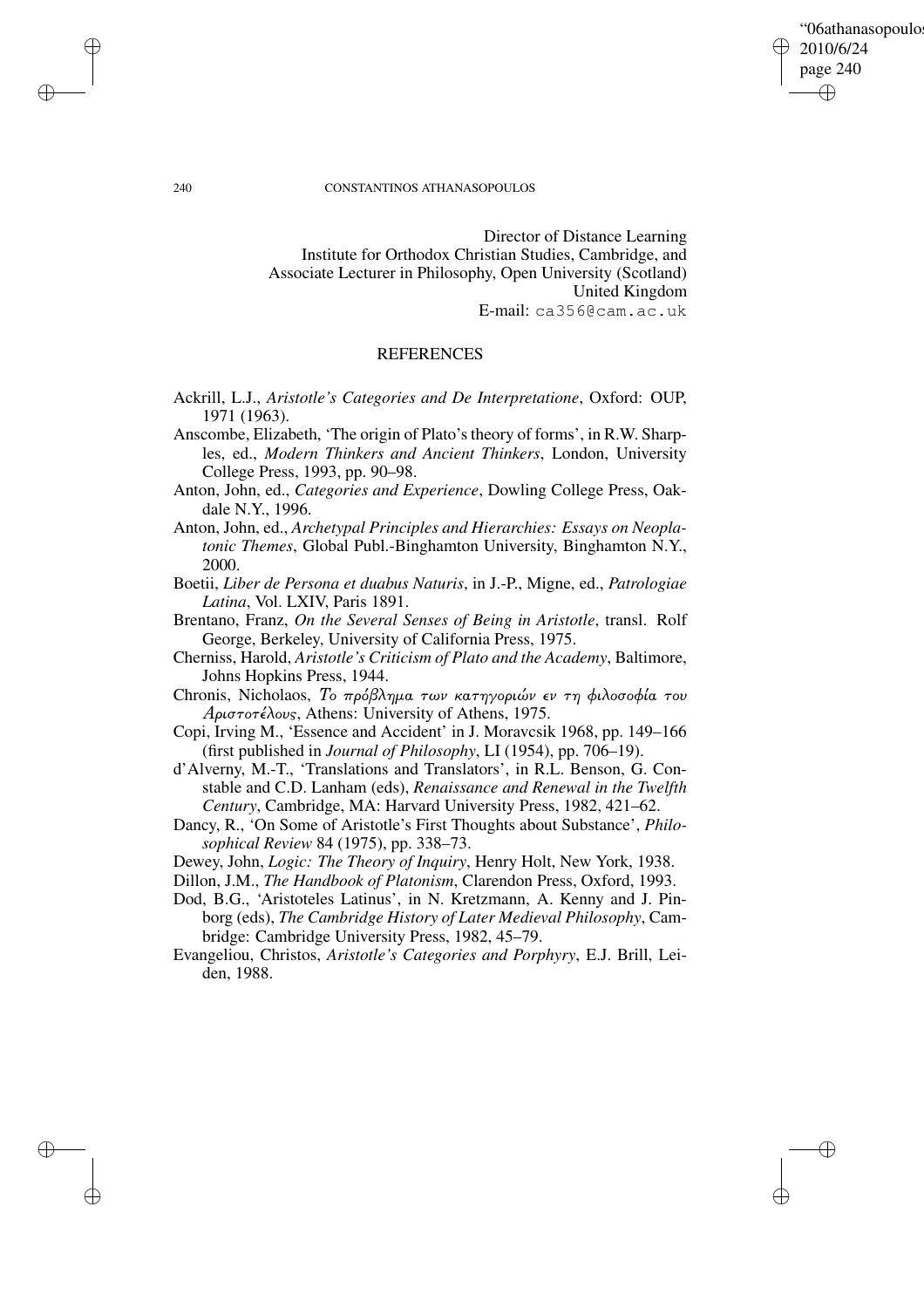✐

✐

✐

✐

- Frede, M., "The Title, Unite and Authenticity of the Aristotelian 'Categories"', in M. Frede, *Essays in Ancient Philosophy*, Clarendon Press, Oxford, 1987, pp. 24–28.
- Frede, Michael, 'The Title, Unity, and Authenticity of the Aristotelian Categories', in M. Frede, *Essays in Ancient Philosophy*, University of Minnesota Press, Minneapolis, 1987, pp. 11–28 (this is an English translation of the 1983 paper).
- Frede, Michael, 'Titel Einheit und Echtheit der Kategorien' in *Zweifelhaftes im Corpus Aristotelicum*, ed. by P. Moraux and J. Wiesned, 1983, pp. 1– 29.
- Freeland, Cynthia, 'Aristotelian Actions', *Nous*, Vol. 19, No. 3 (Sept. 1985), pp. 397–414.
- Furth, M., *Substance, Form and Psyche: An Aristotelian Metaphysics*, Cambridge University Press, Cambridge, 1988.
- Gerson, Lloyd P., *Aristotle and Other Platonists*, Cornell University Press, Ithaca, 2005.
- Glucker, J., *Antiochus and the Late Academy*, Vandenhoeck und Ruprecht, Göttingen, 1978.
- Graham, D.W., *Aristotle's Two Systems*, Oxford University Press, Oxford, 1987.
- Guthrie, W.K.C., *A History of Greek Philosophy*, Vol. VI, Cambridge University Press, Cambridge, 1981.
- Haight, Mary R., 'Conditional Essences', *British Journal of Aesthetics*, Vol. 31, No. 1, January 1991, pp. 48–57.
- Hunt, Everett Lee, "Plato and Aristotle on Rhetoric and Rhetoricians" in *Essays on the Rhetoric of the Western World*, ed. by Edward P.J. Corbett, James L. Golden and Goodwin F. Berquist, Kendall/Hunt, Dubuque, IA, 1990, pp. 129–61.
- Jaeger, W.W., *Aristotle*, transl. R. Robinson, OUP, Oxford, 1948 (1923).
- John Dillon, *The Middle Platonists: 80 B.C. to A.D. 220*, Gerald Duckworth & Co. Ltd., London, 1981.
- Karamanolis, George, *Plato and Aristotle in Agreement: Platonists on Aristotle from Antiochus to Porphyry*, OUP, Oxford, 2006.
- LeBlond, J.M., "Aristotle on Definition" in J. Barnes, M. Schofield, and R.R.K. Sorabji (eds), *Articles on Aristotle, Vol. 3. Metaphysics*. Duckworth, London, 1979, pp. 63–79.
- Lewis, F.A., *Substance and Predication in Aristotle*, Cambridge University Press, Cambridge, 1991.
- Lloyd, G.E.R., *Aristotle: The Growth and Structure of his Thought*, CUP, Cambridge, 1968.
- Loux, M.J., *Primary Ousia: An Essay on Aristotle's Metaphysics Z and H*, Cornell University Press, Ithaca, 1991.

"06athanasopoulo

2010/6/24 page 241

✐

✐

✐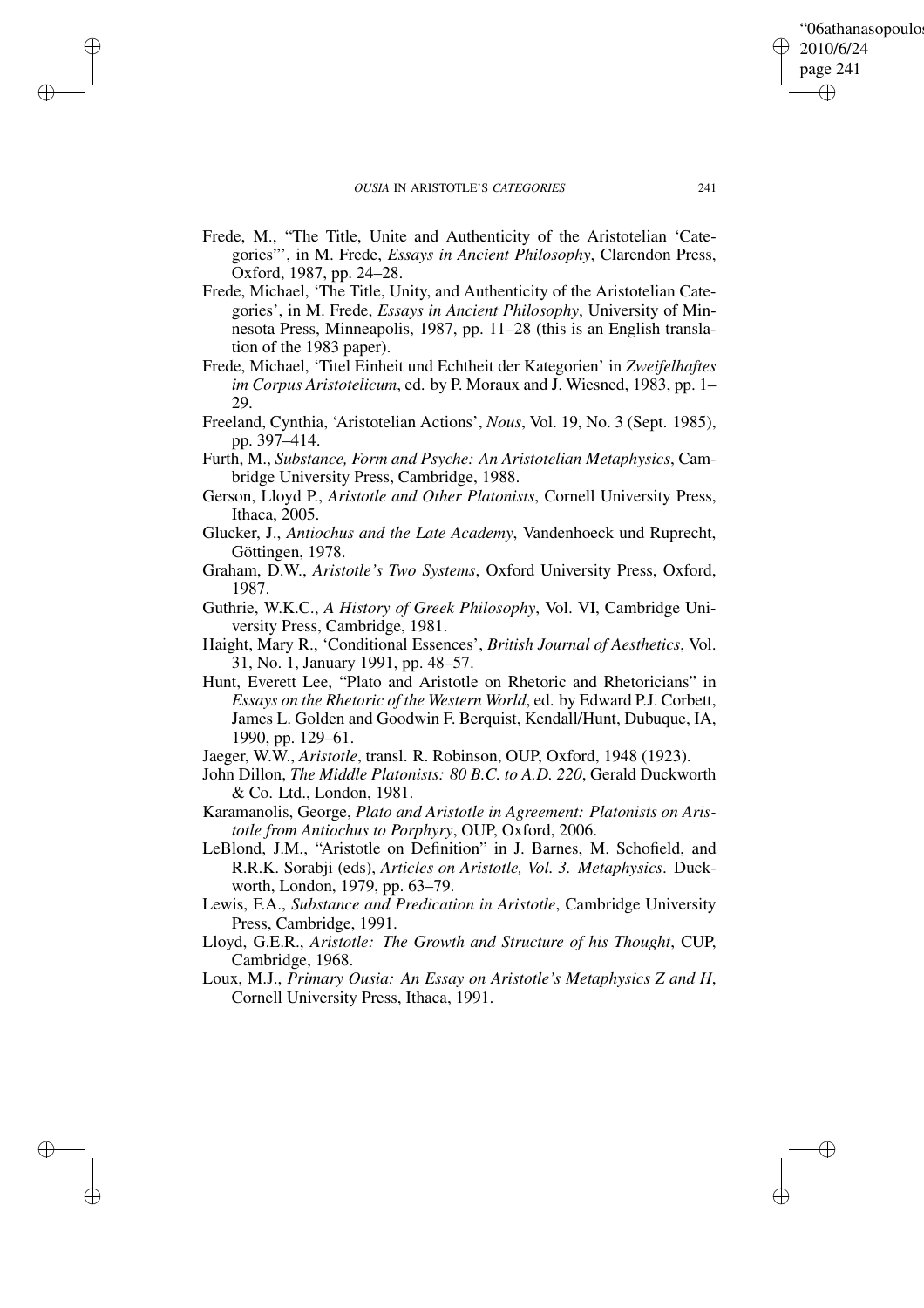✐

✐

#### 242 CONSTANTINOS ATHANASOPOULOS

- Madden, Edward H., "The Enthymeme. Crossroads of Logic, Rhetoric and Metaphysics" in *Philosophical Review*, Vol. 61 (1952), pp. 368–376.
- Mansion, Suzanne, 'La doctrine aristotelicienne de la substance et le traite des *Categories*', *Proceedings of the 10th International Congress of Philosophy*, Amsterdam 1949, vol. I, pp. 1097–.
- Mansion, Suzanne, 'La premiere doctrine de la substance: La substance selon Aristotle', *Revue philosophique de Louvain*, 44 (1946), pp. 349– 369.
- Merlan, P., 'Greek Philosophy from Plato to Plotinus', in A.H. Armstrong, ed., *The Cambridge History of Later Greek and Early Medieval Philosophy*, Cambridge, Cambridge University Press, 1967, pp. 14–135.
- Moravcsik, J.M.E., 'Aristotle on Predication', *Philosophical Review* 76 (1967), pp. 80–96.
- Moravcsik, J.M.E., "Aristotle's Theory of Categories", in J.M.E. Moravcsik, ed., *Aristotle: A Collection of Critical Essays*, Macmillan, London, 1968, pp. 125–145.
- O'Leary, De Lacy, *How Greek Science passed to the Arabs*, Routledge and Kegan Paul, London, 1949.
- Owen, G.E.L., 'The Platonism of Aristotle', *Proceedings of the British Academy* 51 (1966), pp. 125–50.
- Owens, Joseph, *The Doctrine of Being in the Aristotelian Metaphysics: A Study in the Greek Background of Medieval Thought*, Toronto, Pontifical Institute of Medieval Studies, 1951.
- Pini, Giorgio, *Categories and Logic in Duns Scotus*, Brill, Leiden, 2002.
- Putnam, Hilary, 'Aristotle after Wittgenstein', in Roger W. Sharples, ed., *Modern thinkers and ancient thinkers*, University College Press, London, 1993, pp. 117–137.
- Reale, Giovanni, *The Concept of First Philosophy and the Unity of the Metaphysics of Aristotle*, transl. John R. Catan, Albany, State University of New York Press, 1980.
- Rijk, L.M., *Aristotle Semantics and Ontology*, Vol. I: General Introduction. The Works on Logic, Brill, Leiden, 2002.
- Ross, W.D., *Aristotle's Metaphysics*, OUP, Oxford, 1963 (1924).
- Scaltsas, T., 'Substantial Holism' in Scaltsas, T., Charles, D., and M.L. Gill, ed., *Unity, Identity and Explanation in Aristotle's Metaphysics*, Oxford, Clarendon Press, 1994, pp. 107–128.
- Simplicius, *In Aristotelis Categorias commentarium*, ed. C. Kalbfleisch, Commentaria in Aristotelem Graeca 8, Berlin, 1907.
- Simplicius, *On Aristotle's "Categories 7–8"*, transl. by B. Fleet, preface by R. Sorabji, Ithaca, Cornell University Press, N.Y., 2002.
- Sorabji, Richard, ed., *The Philosophy of the Commentators 200–600 AD: A Sourcebook, Vol. 3: Logic and Metaphysics*, Duckworth, London, 2004.

✐

✐

✐